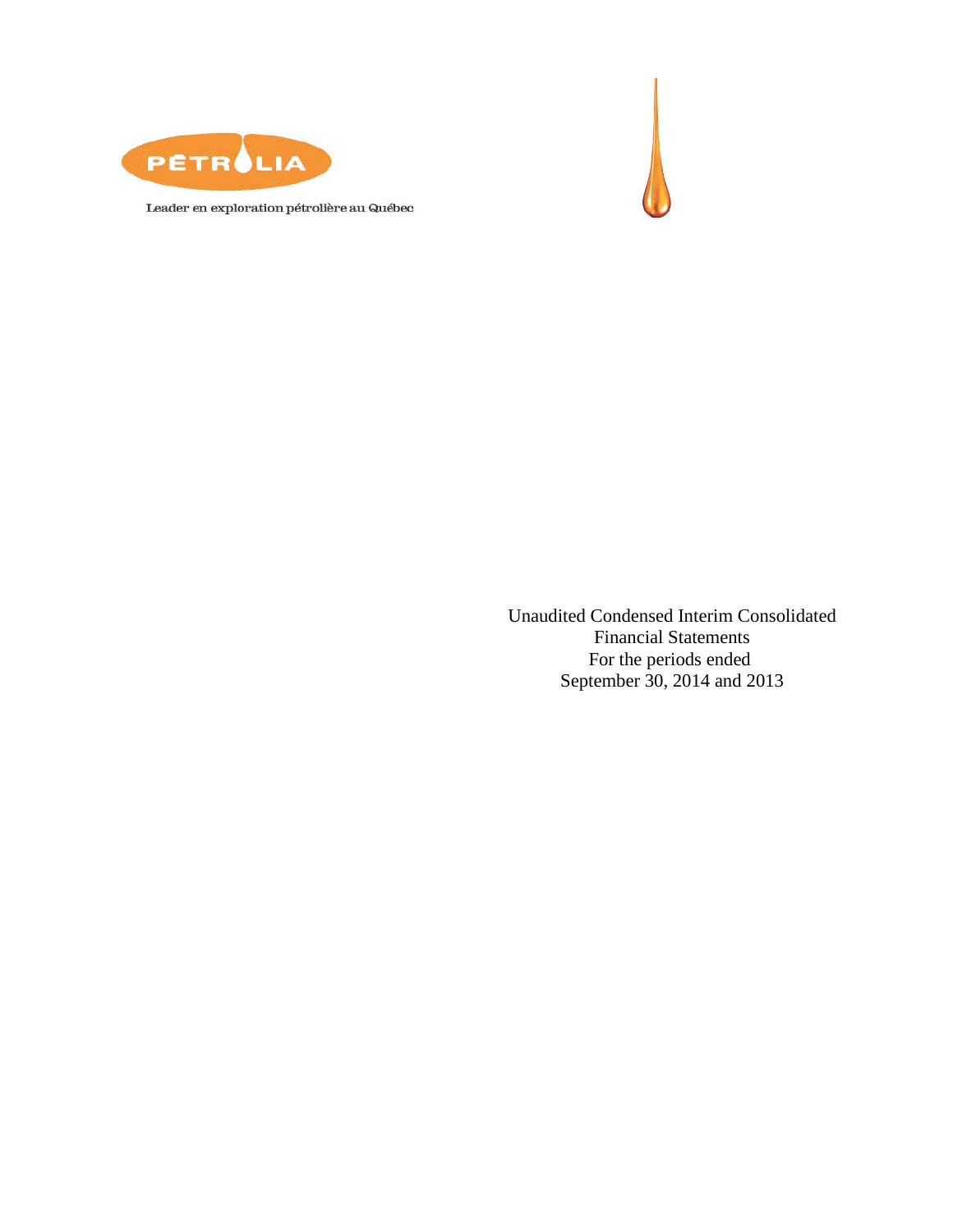# CONDENSED INTERIM CONSOLIDATED FINANCIAL STATEMENTS

# FOR THE PERIODS ENDED SEPTEMBER 30, 2014 AND 2013

| 1.              | INCORPORATION, GOING CONCERN AND CONDENSED INTERIM CONSOLIDATED INFORMATION 8 |  |
|-----------------|-------------------------------------------------------------------------------|--|
| 2.              | BASIS FOR THE PREPARATION OF CONDENSED INTERIM CONSOLIDATED FINANCIAL         |  |
|                 |                                                                               |  |
| 3.              |                                                                               |  |
| 4.              |                                                                               |  |
| 5.              |                                                                               |  |
| 6.              |                                                                               |  |
| 7.              |                                                                               |  |
| 8.              |                                                                               |  |
| 9.              |                                                                               |  |
| 10 <sub>1</sub> |                                                                               |  |
| 11.             |                                                                               |  |
| 12.             |                                                                               |  |
| 13.             |                                                                               |  |
| 14.             |                                                                               |  |
| 15.             |                                                                               |  |
| 16.             |                                                                               |  |
| 17.             |                                                                               |  |
|                 |                                                                               |  |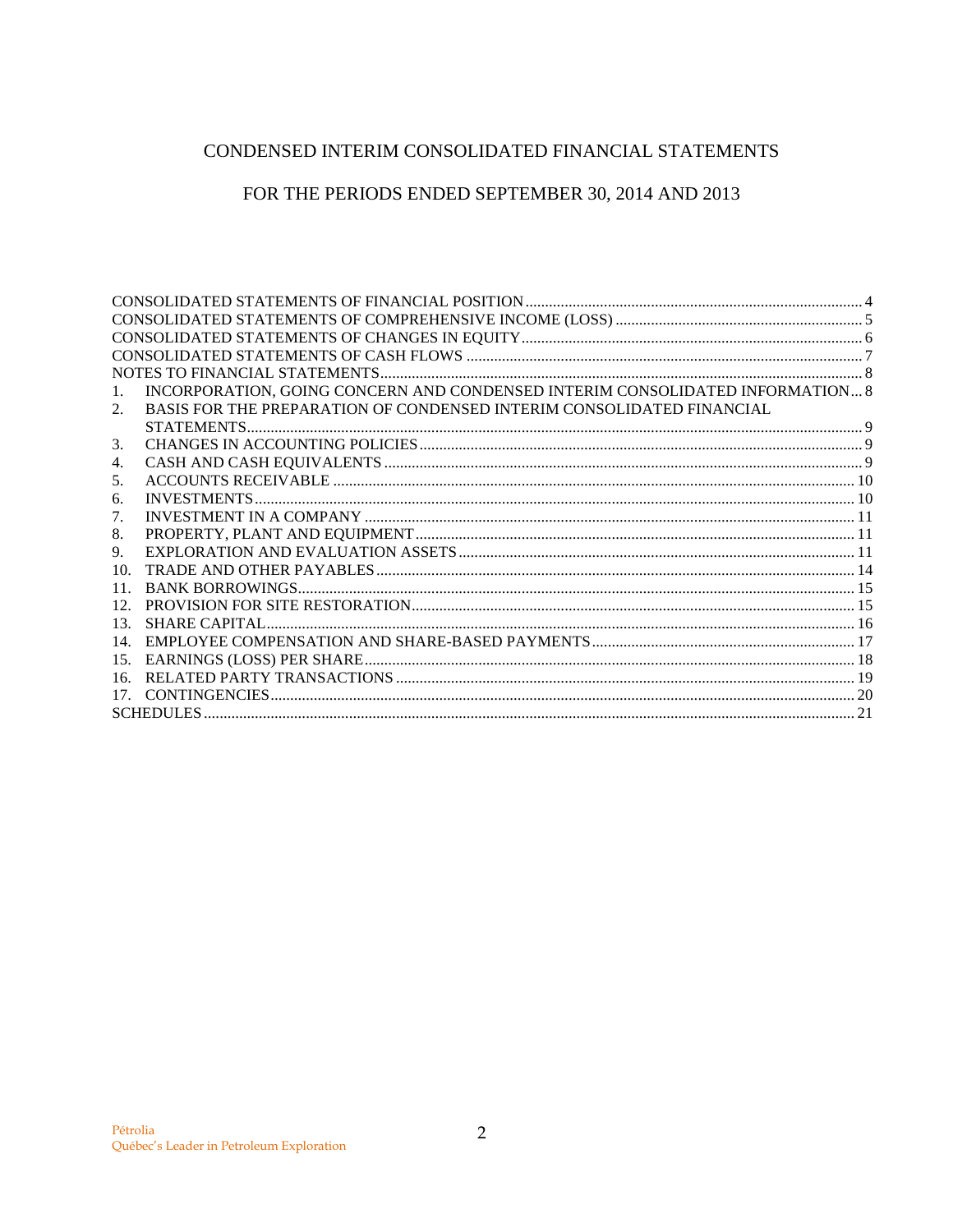## **NOTICE OF DISCLOSURE OF NON-AUDITOR REVIEW OF CONDENSED INTERIM CONSOLIDATED FINANCIAL STATEMENTS FOR THE PERIODS ENDED SEPTEMBER 30, 2014 AND 2013**

Pursuant to National Instrument 51-102, Part 4, subsection 4.3(3)(a) issued by the Canadian Securities Administrators, if the independent auditors have not performed a review of the condensed interim consolidated financial statements [the "consolidated financial statements"], the consolidated financial statements must be accompanied by a notice indicating that they have not been reviewed by the auditors.

The accompanying consolidated financial statements of Pétrolia Inc. (the "Company") for the periods ended September 30, 2014 and 2013 have been prepared in accordance with International Financial Reporting Standards and are the responsibility of management.

The Company's independent auditors, Ernst & Young LLP, have not performed a review of these consolidated financial statements in accordance with the standards established by CPA Canada for a review of financial statements by an entity's independent auditors.

November 26, 2014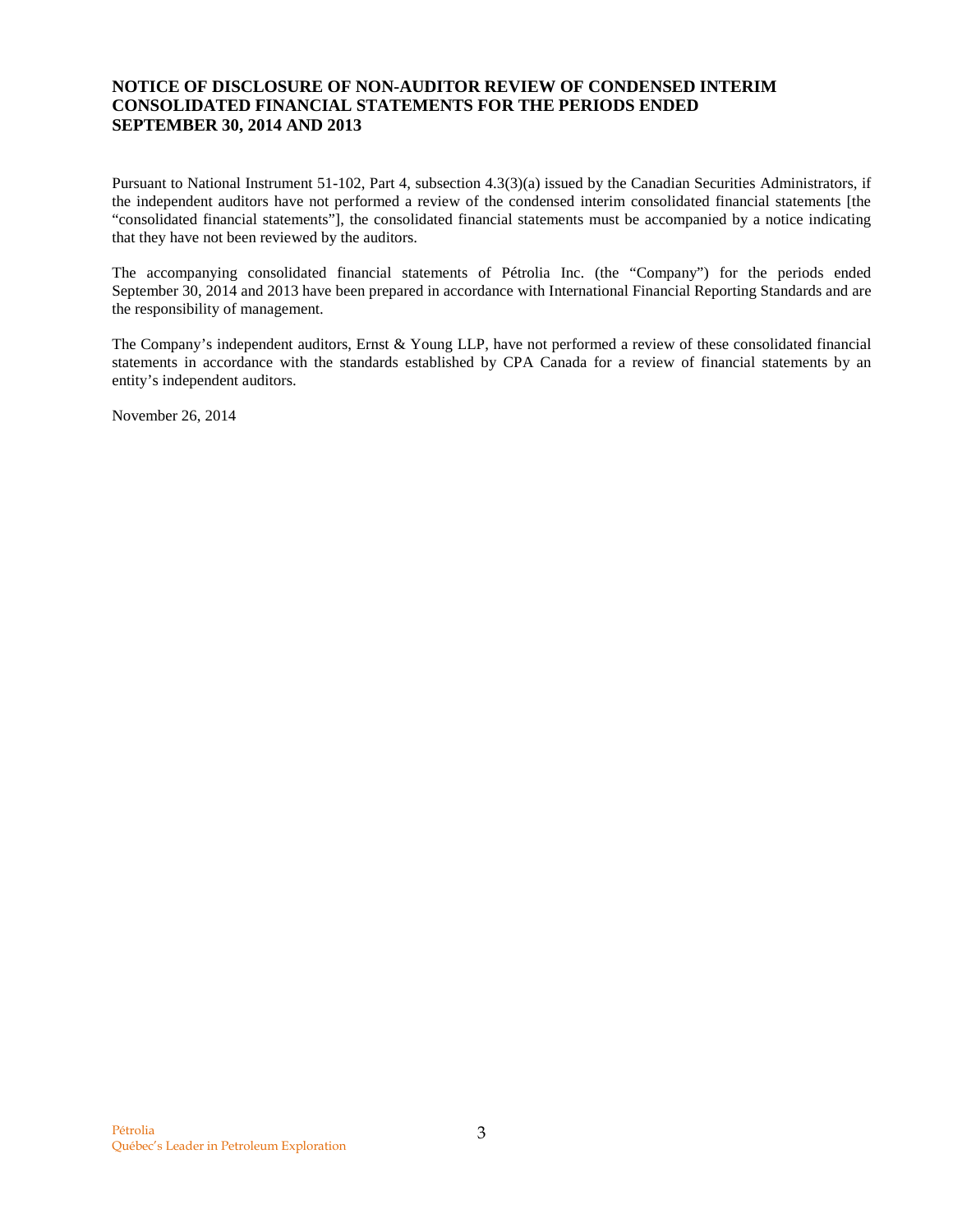

## **CONSOLIDATED STATEMENTS OF FINANCIAL POSITION**

(in Canadian dollars)

(Unaudited)

<span id="page-3-0"></span>

|                                                                  | As at<br>September 30,<br>2014<br>\$ | As at<br>December 31,<br>2013<br>\$ |
|------------------------------------------------------------------|--------------------------------------|-------------------------------------|
| <b>ASSETS</b>                                                    |                                      |                                     |
| <b>Current</b>                                                   |                                      |                                     |
| Cash and cash equivalents (note 4)                               | 3,341,469                            | 4,082,904                           |
| Cash and cash equivalents held for exploration purposes (note 4) | 2,702,243                            | 904,737                             |
| Accounts receivable (note 5)                                     | 4,304,670                            | 4,633,279                           |
| Inventory<br>Prepaid expenses                                    | 969,935<br>517,390                   | 105,287                             |
| Short-term investment (note 6)                                   |                                      | 930,000                             |
|                                                                  | 11,835,707                           | 10,656,207                          |
|                                                                  |                                      |                                     |
| Non-current<br>Investments in companies (notes 7 and 9)          |                                      |                                     |
| Property, plant and equipment (note 8)                           | 35,709,909<br>538,222                | 735,918                             |
| Exploration and evaluation assets (note 9)                       | 36,629,263                           | 41,687,247                          |
|                                                                  | 72,877,394                           | 42,423,165                          |
|                                                                  |                                      |                                     |
|                                                                  | 84,713,101                           | 53,079,372                          |
|                                                                  |                                      |                                     |
| <b>LIABILITIES</b><br><b>Current</b>                             |                                      |                                     |
| Trade and other payables (note 10)                               | 3,017,738                            | 1,735,527                           |
| Bank borrowings (note 11)                                        | 2,978,495                            | 2,886,528                           |
| Deferred lease inducements                                       | 6,850                                |                                     |
| Liability related to flow-through shares                         | 488,255                              | 212,416                             |
|                                                                  | 6,491,338                            | 4,834,471                           |
|                                                                  |                                      |                                     |
| Non-current<br>Deferred lease inducements                        | 38.819                               | 66.218                              |
| Provision for site restoration (note 12)                         | 736,377                              | 718,180                             |
| Deferred income tax liabilities                                  | 7,555,048                            | 357,762                             |
|                                                                  | 8,330,244                            | 1,142,160                           |
|                                                                  |                                      |                                     |
|                                                                  | 14,821,582                           | 5,976,631                           |
|                                                                  |                                      |                                     |
| <b>EQUITY</b>                                                    |                                      |                                     |
| Share capital (note 13)                                          | 59,220,187                           | 54,546,758                          |
| Contributed surplus<br>Retained earnings (deficit)               | 5,017,187<br>5,654,145               | 4,824,472<br>(12,268,489)           |
|                                                                  |                                      |                                     |
|                                                                  | 69,891,519                           | 47, 102, 741                        |
|                                                                  | 84,713,101                           | 53,079,372                          |

Contingencies (note 17)

The accompanying notes are an integral part of the condensed interim consolidated financial statements.

On behalf of the Board, On behalf of the Board,

*(signed) Myron Tétreault (signed) Charles Boulanger* Director Director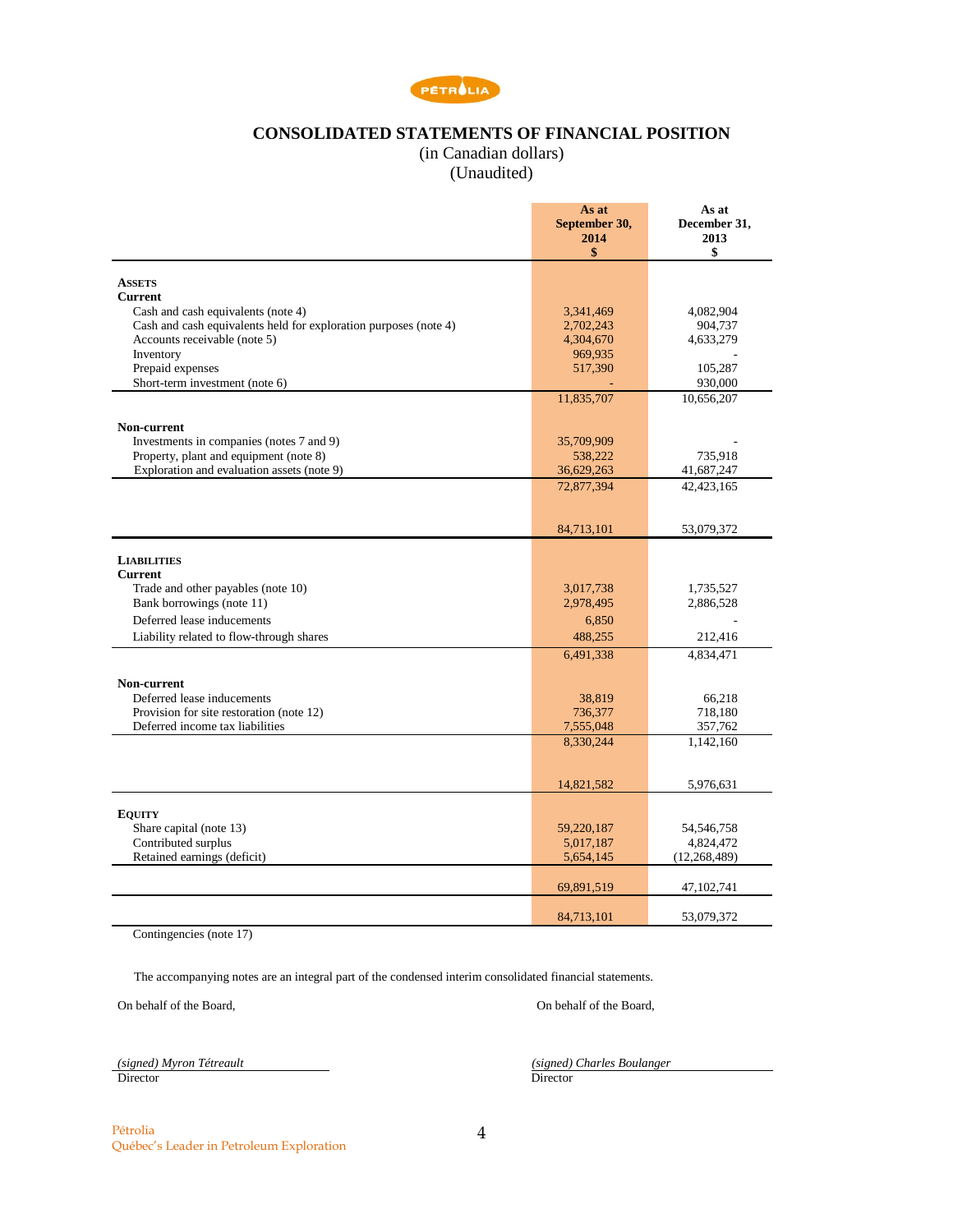

# **CONSOLIDATED STATEMENTS OF COMPREHENSIVE INCOME (LOSS)**

(in Canadian dollars) (Unaudited)

<span id="page-4-0"></span>

| For the periods ended                                                                                             | September 30,<br>2014<br>(3 months)<br>\$ | September 30,<br>2013<br>$(3$ months)<br>\$ | September 30,<br>2014<br>(9 months)<br>\$ | September 30,<br>2013<br>$(9$ months)<br>\$ |
|-------------------------------------------------------------------------------------------------------------------|-------------------------------------------|---------------------------------------------|-------------------------------------------|---------------------------------------------|
|                                                                                                                   |                                           |                                             |                                           |                                             |
| <b>REVENUES</b>                                                                                                   |                                           |                                             |                                           |                                             |
| Revenue                                                                                                           | 3,043                                     | 2,994                                       | 53,509                                    | 9,060                                       |
| Project management                                                                                                | 92,316                                    | 3,247                                       | 284,649                                   | 49,828                                      |
|                                                                                                                   | 95,359                                    | 6,241                                       | 338,158                                   | 58,888                                      |
| <b>EXPENSES</b>                                                                                                   |                                           |                                             |                                           |                                             |
| Administrative expenses (Schedule A)                                                                              | 472,937                                   | 1,525,889                                   | 2,409,586                                 | 3,046,813                                   |
| Operating expenses (Schedule B)                                                                                   |                                           |                                             |                                           | 212,945                                     |
| Financial income and expenses (Schedule C)                                                                        | 56,930                                    | 3,303                                       | 160,846                                   | (1,591)                                     |
| Gain on transfer of certain licences (note 9)                                                                     |                                           |                                             | (27, 265, 936)                            |                                             |
| Share of investment (note 7)                                                                                      | 30,455                                    |                                             | 80,301                                    |                                             |
|                                                                                                                   | 560,322                                   | 1,529,192                                   | (24, 615, 203)                            | 3,258,167                                   |
| <b>INCOME (LOSS) BEFORE TAXES</b>                                                                                 | (464, 963)                                | (1,522,951)                                 | 24,953,361                                | (3,199,279)                                 |
| Deferred tax                                                                                                      | (166,063)                                 | (317, 409)                                  | 7,030,727                                 | (954, 329)                                  |
| NET INCOME (LOSS) AND COMPREHENSIVE INCOME<br>(LOSS) FOR THE PERIOD                                               | (298,900)                                 | (1,205,542)                                 | 17,922,634                                | (2,244,950)                                 |
| <b>BASIC NET EARNINGS (LOSS) PER SHARE (NOTE 15)</b><br><b>DILUTED NET EARNINGS (LOSS) PER SHARE</b><br>(NOTE 15) | (0.004)<br>(0.004)                        | (0.014)<br>(0.014)                          | 0.248<br>0.247                            | (0.033)<br>(0.033)                          |
| WEIGHTED AVERAGE NUMBER OF OUTSTANDING                                                                            | 72,329,039                                | 67,605,204                                  | 72,329,039                                | 67,605,204                                  |
| <b>SHARES</b><br><b>WEIGHTED AVERAGE NUMBER OF DILUTED SHARES</b>                                                 | 72,658,011                                | 67,605,204                                  | 72,658,011                                | 67,605,204                                  |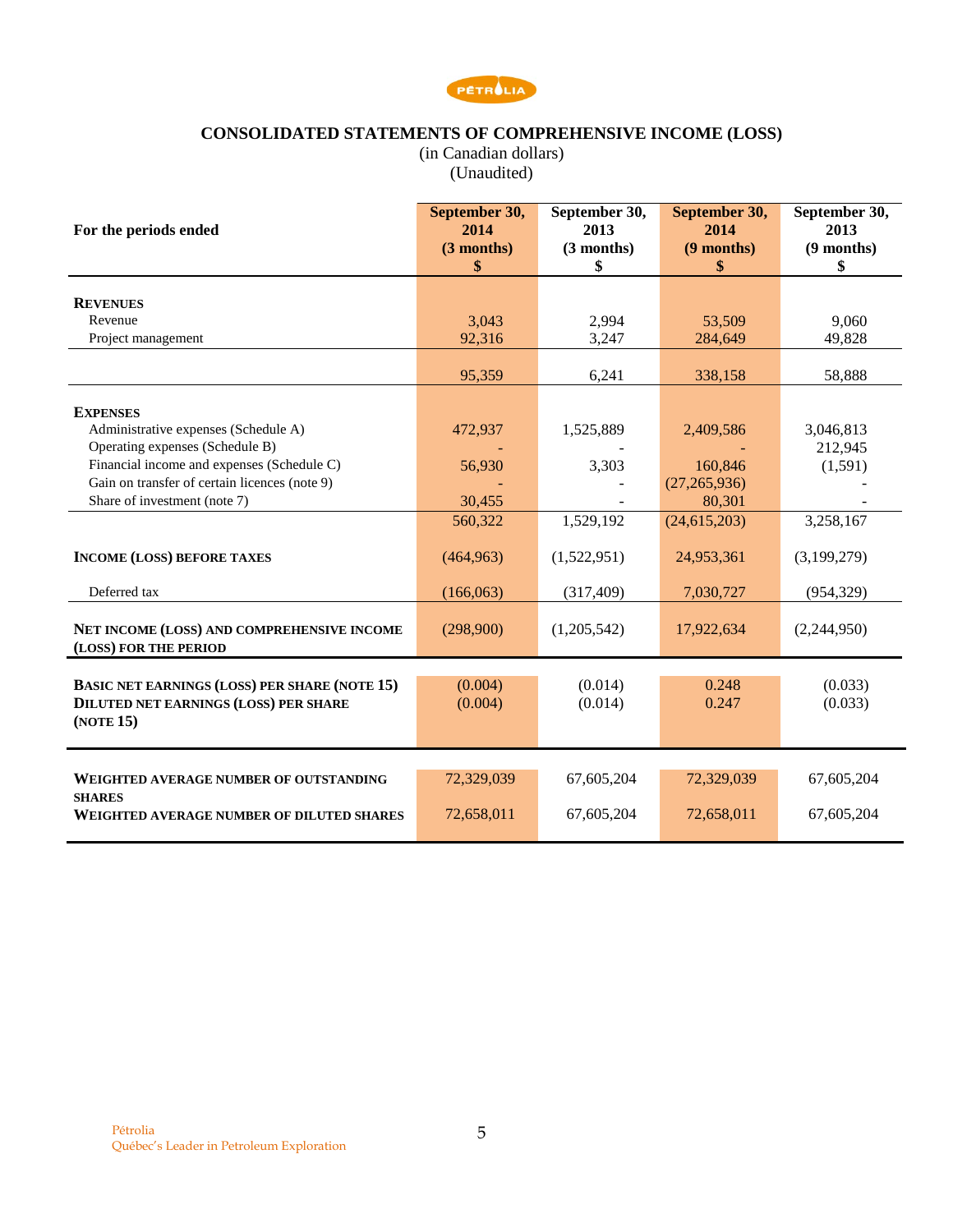<span id="page-5-0"></span>

## **CONSOLIDATED STATEMENTS OF CHANGES IN EQUITY**

(in Canadian dollars)

(Unaudited)

|                                        | Share capital | Contributed<br>surplus | <b>Retained</b><br>earnings<br>(deficit) | <b>Total equity</b> |
|----------------------------------------|---------------|------------------------|------------------------------------------|---------------------|
|                                        | \$            | \$                     | \$                                       | \$                  |
| <b>Unaudited balance as at</b>         |               |                        |                                          |                     |
| December 31, 2012                      | 52,243,701    | 3,906,628              | (7,891,197)                              | 48,259,132          |
|                                        |               |                        |                                          |                     |
| Share issuance                         | 2,093,750     |                        |                                          | 2,093,750           |
| Exercise of share options              | 400,000       | (159,999)              |                                          | 240,001             |
| Share-based payments                   |               | 555,765                |                                          | 555,765             |
| <b>Broker</b> warrants                 |               | 5,724                  |                                          | 5,724               |
| Issuance costs                         | (274, 741)    |                        |                                          | (274, 741)          |
| Deferred tax related to issuance costs |               |                        |                                          |                     |
| Net loss and comprehensive loss        |               |                        | (2,244,950)                              | (2,244,950)         |
| <b>Unaudited balance as at</b>         |               |                        |                                          |                     |
| September 30, 2013                     | 54,462,709    | 4,308,118              | (10, 136, 147)                           | 48,634,680          |
|                                        |               |                        |                                          |                     |
| Share issuance                         |               |                        |                                          |                     |
| Share-based payments                   |               | 516,354                |                                          | 516,354             |
| Issuance costs                         | (20, 456)     |                        |                                          | (20, 456)           |
| Deferred tax related to issuance costs | 104,505       |                        |                                          | 104,505             |
| Net loss and comprehensive loss        |               |                        | (2, 132, 342)                            | (2, 132, 342)       |
|                                        |               |                        |                                          |                     |
| <b>Audited balance as at</b>           |               |                        |                                          |                     |
| December 31, 2013                      | 54,546,758    | 4,824,472              | (12, 268, 489)                           | 47, 102, 741        |
|                                        |               |                        |                                          |                     |
| Share issuance                         | 5,064,526     |                        |                                          | 5,064,526           |
| Exercise of share options              | 7,500         |                        |                                          | 7,500               |
| Share-based payments                   |               | 192,715                |                                          | 192,715             |
| <b>Issuance costs</b>                  | (565, 156)    |                        |                                          | (565, 156)          |
| Deferred tax related to issuance costs | 166,559       |                        |                                          | 166,559             |
| Net income and comprehensive income    |               |                        | 17,922,634                               | 23,256,658          |
|                                        |               |                        |                                          |                     |
| <b>Unaudited balance as at</b>         |               |                        |                                          |                     |
| <b>September 30, 2014</b>              | 59,220,187    | 5,017,187              | 5,654,145                                | 75,225,543          |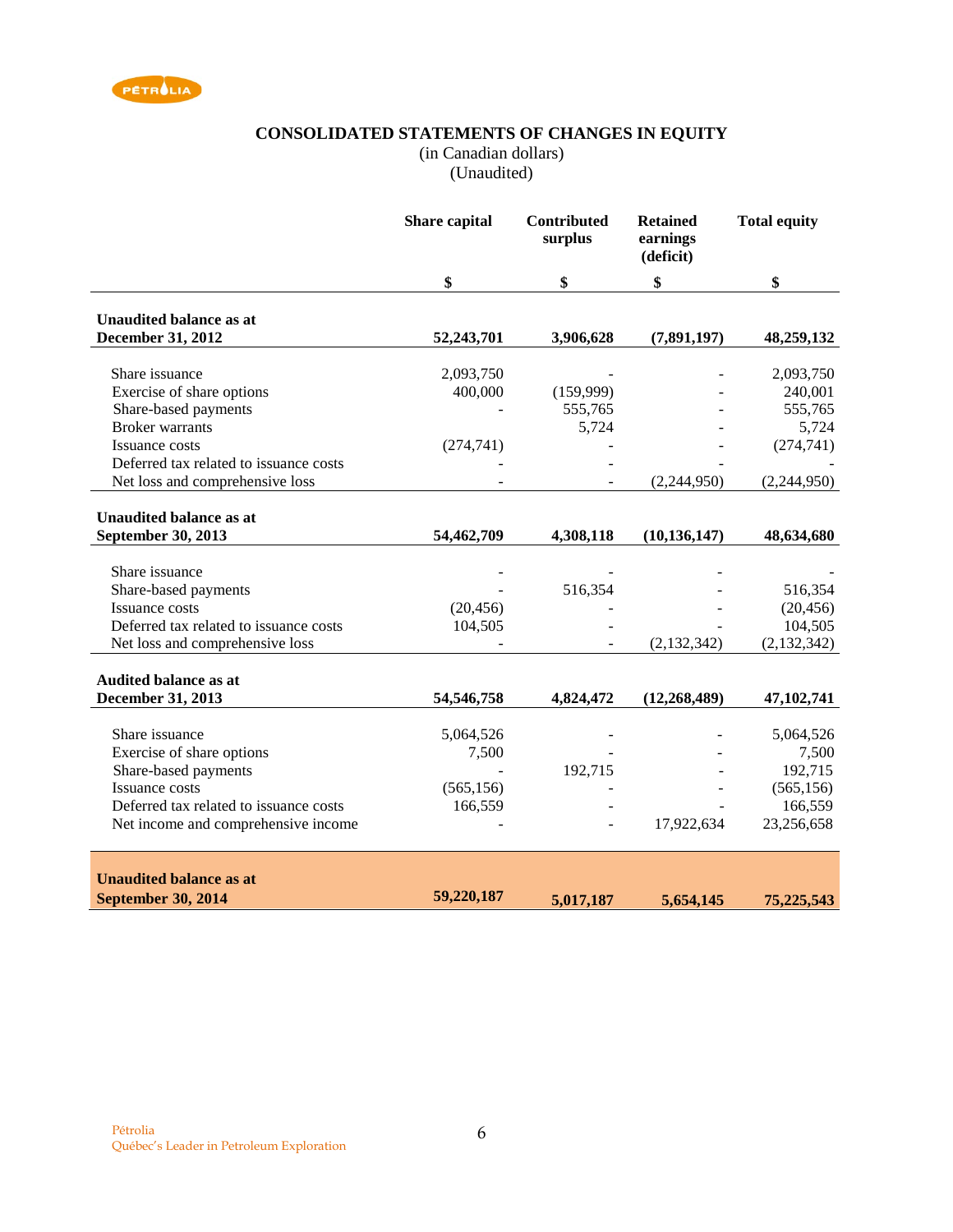

# **CONSOLIDATED STATEMENTS OF CASH FLOWS**

(in Canadian dollars) (Unaudited)

<span id="page-6-0"></span>

|                                                                     | For the nine-month periods ended<br>September 30 |               |  |
|---------------------------------------------------------------------|--------------------------------------------------|---------------|--|
|                                                                     | 2014<br>\$                                       | 2013<br>\$    |  |
| <b>OPERATING ACTIVITIES</b>                                         |                                                  |               |  |
| Net income                                                          | 17,922,634                                       | (2,244,950)   |  |
| Items not affecting cash:                                           |                                                  |               |  |
| Depreciation of property, plant and equipment                       | 218,066                                          | 228,195       |  |
| Amortization of financial expenses                                  | 91,962                                           |               |  |
| Deferred tax                                                        | 7,030,727                                        | (954, 329)    |  |
| Accretion expense                                                   | 18,197                                           | 32,747        |  |
| Share-based payments                                                | 192,715                                          | 503,200       |  |
| Gain on transfer of assets                                          |                                                  |               |  |
| Amortization of deferred lease inducements                          | (20, 550)                                        | (20, 551)     |  |
| Share of investment (notes 7 and 9)                                 | 80,301                                           |               |  |
| Non-cash gain on transfer of ownership of certain licences (note 9) | (27, 265, 936)                                   |               |  |
|                                                                     | (1,731,884)                                      | (2,455,688)   |  |
|                                                                     |                                                  |               |  |
| Net change in non-cash working capital items:                       |                                                  |               |  |
| Accounts receivable                                                 | (134, 301)                                       | 1,219,393     |  |
| Prepaid expenses                                                    | (412,103)                                        | (36, 945)     |  |
| Inventories                                                         | (969, 935)                                       |               |  |
| Trade and other payables                                            | (48,936)                                         | (11, 326)     |  |
|                                                                     | (1, 565, 275)                                    | 1,171,122     |  |
| <b>FINANCING ACTIVITIES</b>                                         |                                                  |               |  |
| Share issuance                                                      | 5,072,026                                        | 2,493,750     |  |
| Share issuance costs                                                | (565, 156)                                       | (274, 741)    |  |
| Deferred tax related to issuance costs                              | 166,559                                          |               |  |
| Disposal of investment                                              | 930,000                                          |               |  |
|                                                                     | 5,603,429                                        | 2,219,009     |  |
| <b>INVESTING ACTIVITIES</b>                                         |                                                  |               |  |
| Acquisition of oil and gas properties                               | (147, 669)                                       |               |  |
| Additions to property, plant and equipment                          | (20, 370)                                        | (2,870)       |  |
| Interest equalization payment made to a partner (note 9)            | (1,933,333)                                      |               |  |
| Deposit on exploration costs                                        |                                                  | 2,100,000     |  |
| Decrease (increase) in deferred exploration costs, net of           |                                                  |               |  |
| recovered amounts                                                   | 851,173                                          | (4,973,516)   |  |
|                                                                     | (1,250,199)                                      | (2,876,386)   |  |
| INCREASE (DECREASE) IN CASH AND CASH EQUIVALENTS                    | 1,056,071                                        | (1, 941, 943) |  |
| CASH AND CASH EQUIVALENTS, BEGINNING OF PERIOD                      | 4,987,641                                        | 6,414,870     |  |
|                                                                     |                                                  |               |  |
| CASH AND CASH EQUIVALENTS, END OF PERIOD (note 3)                   | 6,043,712                                        | 4,472,927     |  |
| CASH AND CASH EQUIVALENTS COMPRISE:                                 |                                                  |               |  |
| Cash                                                                | 789,381                                          | 2,018,597     |  |
| Guaranteed investment certificates (redeemable at any time)         | 5,254,331                                        | 2,454,330     |  |
|                                                                     | 6,043,712                                        | 4,472,927     |  |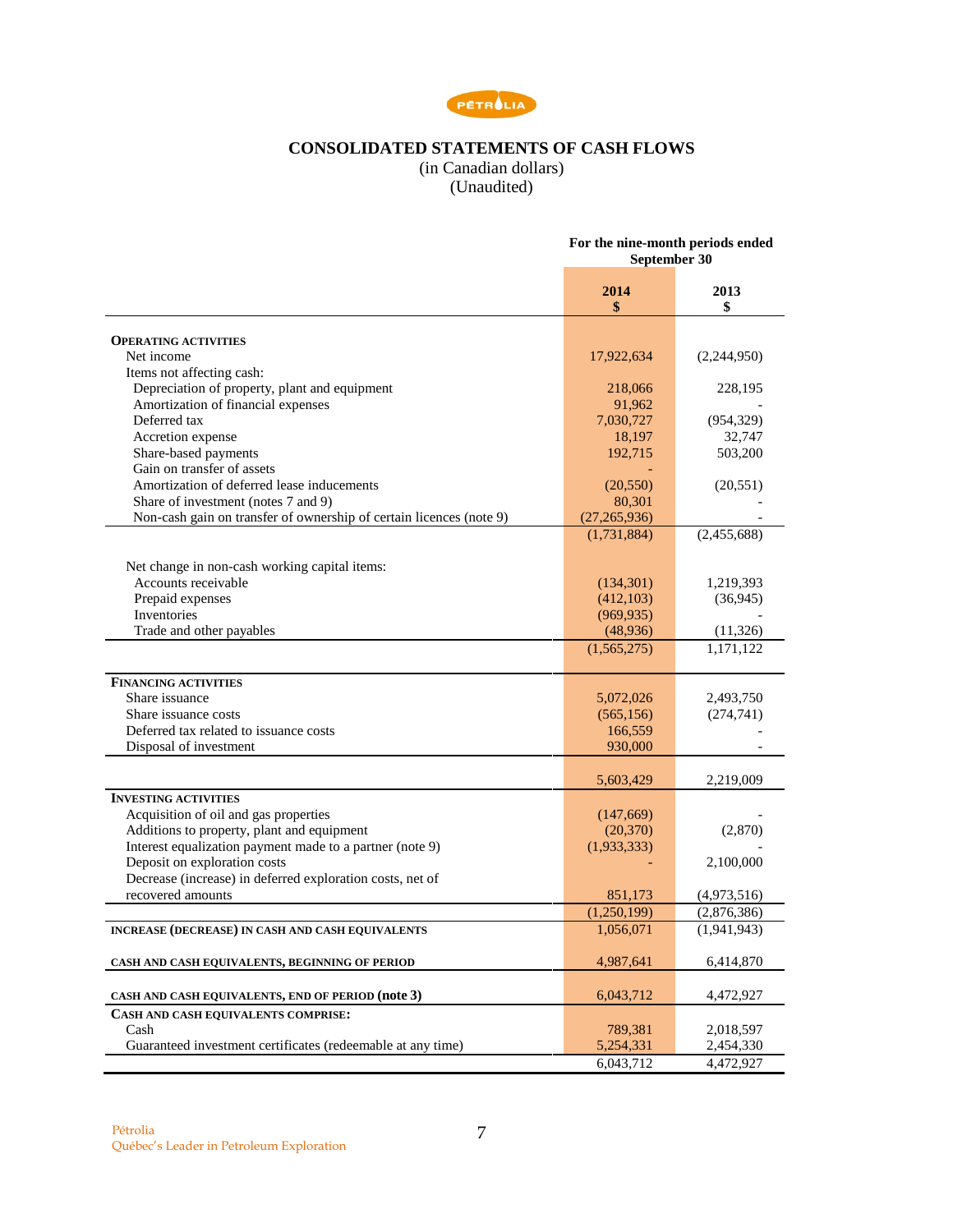# <span id="page-7-0"></span>**1. INCORPORATION, GOING CONCERN AND CONDENSED INTERIM CONSOLIDATED INFORMATION**

### **Incorporation and nature of business**

The Company, incorporated under Part 1A of the Québec *Companies Act* and governed by the provisions of the Québec *Business Corporations Act*, is an oil and gas exploration company. Its stock has been listed on the TSX Venture Exchange since February 16, 2005 under the symbol PEA. The Company's head office is located at 305 Charest Blvd.E., 10th Floor, Québec City, Québec G1K 3H3.

### **Going concern**

The Company has not yet determined whether its oil and gas properties and exploration costs include economically viable reserves. Recouping oil and gas property and exploration costs hinges on the Company's ability to economically operate its reserves and to obtain financing to continue property exploration, evaluation, property development, construction and begin commercial production or to generate proceeds from the disposal of properties.

The financial statements have been prepared in accordance with International Financial Reporting Standards ("IFRS"), applicable to a going concern, which contemplates the realization of assets and settlement of liabilities in the normal course of business as they come due. In assessing whether the going concern assumption is appropriate, management takes into account all available information about the future, which is at least, but not limited to, 12 months from the end of the reporting period. Management is aware, in making its assessment, of material uncertainties related to events and conditions that cast significant doubt upon the Company's ability to continue as a going concern and, accordingly, the appropriateness of the use of IFRS applicable to a going concern, as described in the following paragraph. These financial statements do not reflect the adjustments to the carrying amounts of assets, liabilities and expenses and to classifications in the statement of financial position that would be necessary should the going concern assumption not be appropriate. These adjustments could be material.

For the nine-month period ended September 30, 2014, the Company recorded a comprehensive income of \$23,256,658, and had retained earnings of \$10,988,169 as at September 30, 2014. In addition to ongoing working capital requirements, the Company must secure sufficient funding to meet its obligations and existing commitments for exploration and evaluation programs and pay general and administrative expenses. As at September 30, 2014, the Company had positive working capital of \$5,344,369, including cash and cash equivalents of \$6,043,712. Management considers that these funds will not be sufficient to meet the Company's obligations and expenses projected up to December 31, 2015. Any shortfall could be met in a number of ways in the future, including but not limited to, the issuance of new debt or equity instruments, additional cost-cutting measures and/or the introduction of new partners, on which the Company is presently working. If management is unable to secure new funding, the Company may be unable to continue its operations, and amounts realized for assets might be less than the amounts reflected in these financial statements.

#### **Condensed interim consolidated financial information**

The financial information as at September 30, 2014 and for the nine-month periods ended September 30, 2014 and 2013 is unaudited. However, it is management's view that all adjustments required to present fairly the results for these periods have been included. The adjustments made were of a normal recurring nature. The interim consolidated operating results do not necessarily reflect the operating results anticipated for the full fiscal year.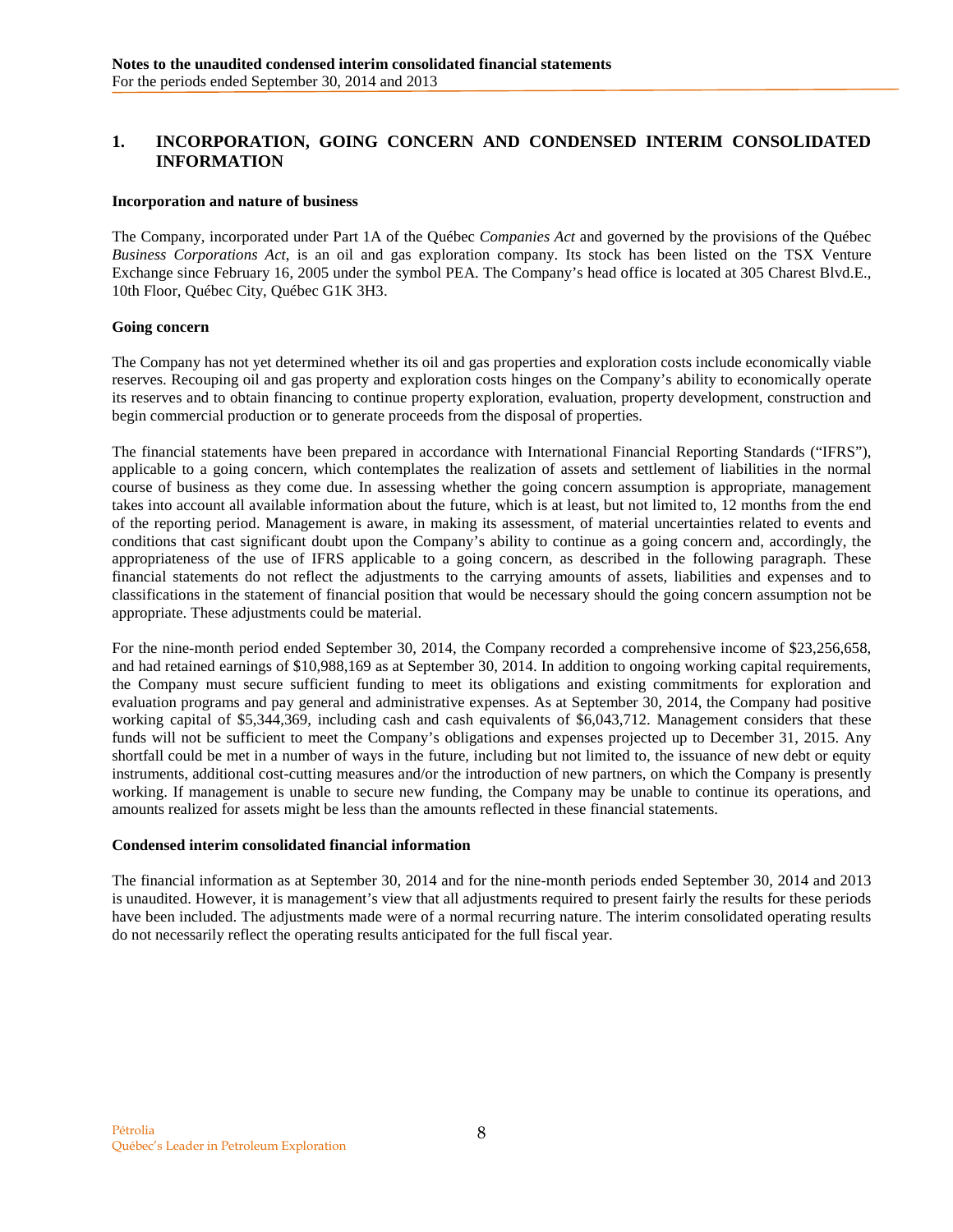# <span id="page-8-0"></span>**2. BASIS FOR THE PREPARATION OF CONDENSED INTERIM CONSOLIDATED FINANCIAL STATEMENTS**

These condensed interim consolidated financial statements were prepared in accordance with IAS 34, *Interim Financial Reporting*, published by the International Accounting Standards Board ("IASB") and set out in the *CPA Canada Handbook*. The accounting policies applied in these condensed interim consolidated financial statements are the same as those in the most recent annual financial statements, except for the changes in accounting policies detailed below. The condensed interim consolidated financial statements should be read in conjunction with the audited annual financial statements for the fiscal year ended December 31, 2013, including the notes thereto.

All amounts are expressed in Canadian dollars.

## <span id="page-8-1"></span>**3. CHANGES IN ACCOUNTING POLICIES**

On January 1, 2014, the Company retrospectively adopted IFRIC 21, *Levies*, which clarifies the timing of accounting for a liability for outflow of resources that is imposed by governments in accordance with legislation, based on the activity that triggers the payment. The adoption of this interpretation did not have a material impact on the consolidated financial statements.

### **Basis of consolidation**

These consolidated financial statements comprise the accounts of the Company and the subsidiaries under its control. The Company controls an entity when it has power to direct the relevant activities, and when it has the ability to affect those returns through its power over the entity. Subsidiaries are fully consolidated from the date the Company acquires control and are deconsolidated on the date control ends. Intercompany transactions and balances and unrealized gains and losses on transactions between these entities are eliminated.

These consolidated financial statements include the accounts of the following subsidiaries:

| Subsidiary              | Voting rights | Location |
|-------------------------|---------------|----------|
| Pétrolia Anticosti Inc. | 100%          | Canada   |
| Investissement PEA Inc. | 100%          | Canada   |

#### **Investment agreement**

Through Investissement PEA Inc., a wholly owned subsidiary, Pétrolia holds a 21.7% interest in the units and voting rights of Anticosti Hydrocarbons L.P. The interest is accounted for using the equity method.

## <span id="page-8-2"></span>**4. CASH AND CASH EQUIVALENTS**

Cash and cash equivalents include the following items:

|                                                                              | As at September 30,<br>2014 | As at December 31,<br>2013 |
|------------------------------------------------------------------------------|-----------------------------|----------------------------|
|                                                                              |                             |                            |
| Cash                                                                         | 789.381                     | 158,310                    |
| Guaranteed investment certificates                                           | 5.254.331                   | 4,829,331                  |
|                                                                              | 6,043,712                   | 4,987,641                  |
| Less: Cash and cash equivalents held for exploration purposes <sup>(1)</sup> | 2,702,243                   | 904,737                    |
| Cash and cash equivalents                                                    | 3,341,469                   | 4,082,904                  |

(1) Cash and cash equivalents held for exploration purposes represents available financing proceeds related to flow-through shares. According to restrictions imposed under financing arrangements, the Company must allocate these funds to the exploration of oil and gas properties.

As at September 30, 2014, cash and cash equivalents included guaranteed investment certificates carrying interest at 1.30% (between 1.04% and 1.30% as at December 31, 2013) maturing on December 22, 2014. These instruments are redeemable at any time without penalty.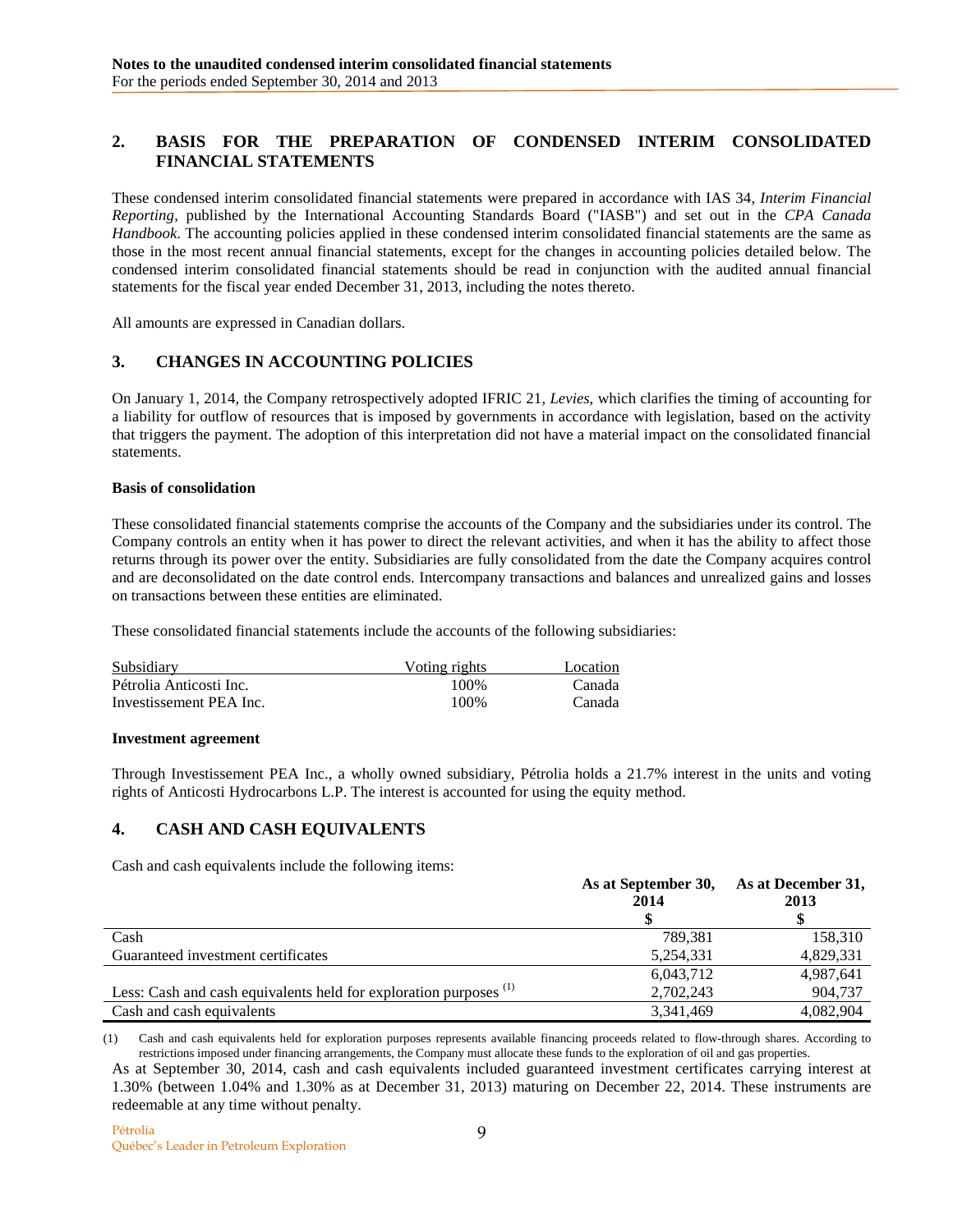# <span id="page-9-0"></span>**5. ACCOUNTS RECEIVABLE**

|                        | As at September 30,<br>2014 | As at December 31,<br>2013 |
|------------------------|-----------------------------|----------------------------|
|                        | \$                          | \$                         |
| Partners               | 175,893                     | 575,964                    |
| Commodity taxes        | 21,111                      | 154,582                    |
| Tax credits receivable | 3,592,833                   | 3,848,569                  |
| Interest receivable    | 36,241                      | 15,755                     |
| Related companies      | 104,029                     |                            |
| Other                  | 374,563                     | 38,409                     |
|                        | 4,304,670                   | 4,633,279                  |

As at September 30, 2014, the Company recorded a resource tax credit of \$3,592,833 (\$3,848,569 as at December 31, 2013).

Tax credits receivable relate to claims that have not yet been reviewed by tax authorities.

All the amounts have short-term maturities.

## <span id="page-9-1"></span>**6. INVESTMENTS**

|                                                                                                             | As at September 30, As at December 31,<br>2014 | 2013    |
|-------------------------------------------------------------------------------------------------------------|------------------------------------------------|---------|
| Guaranteed investment certificate, 1.25%, redeemable at any time and<br>maturing in December 2014 (note 17) |                                                | 930,000 |
|                                                                                                             |                                                | 930,000 |
| Short-term investment                                                                                       |                                                | 930,000 |
|                                                                                                             |                                                |         |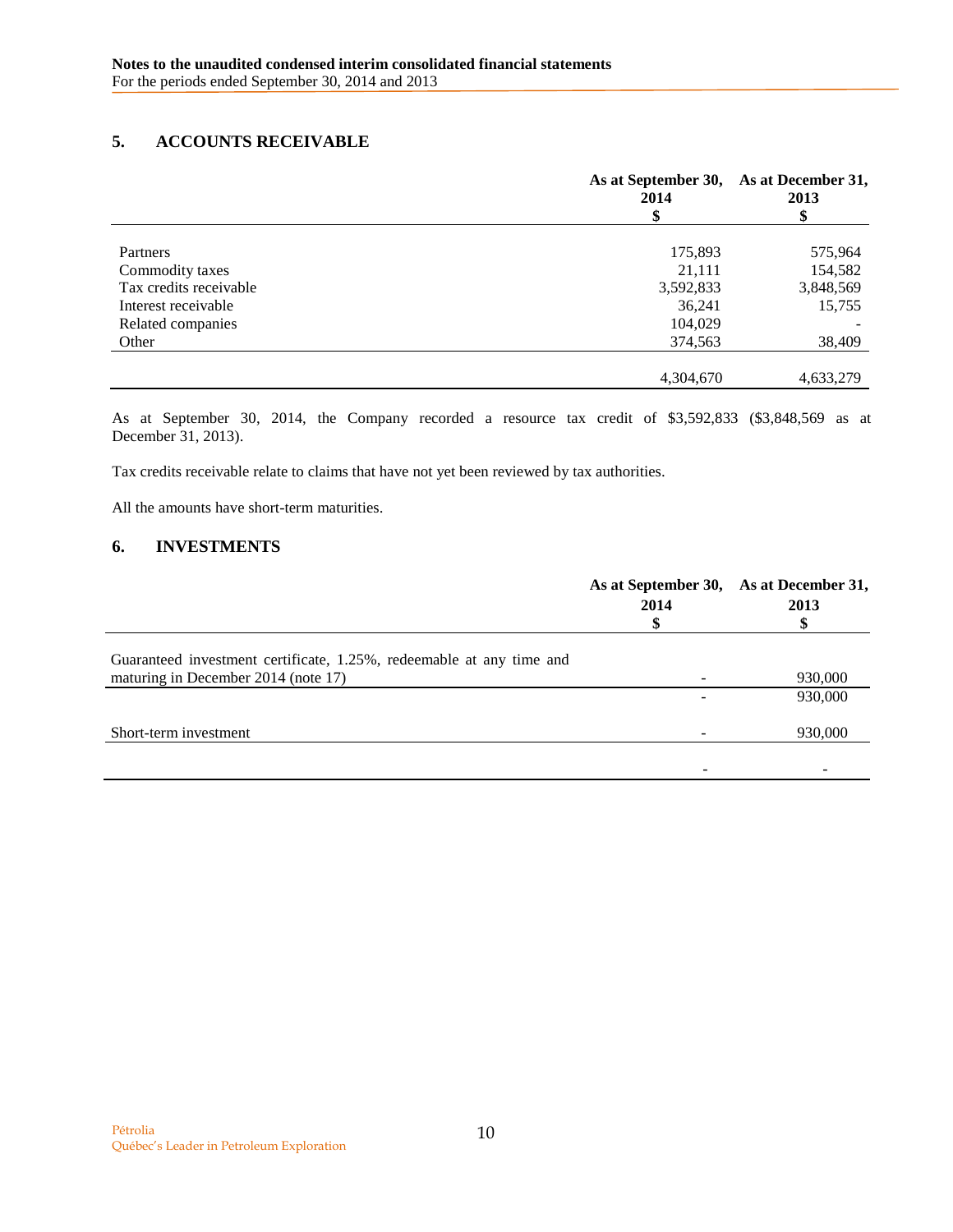# <span id="page-10-0"></span>**7. INVESTMENT IN A COMPANY**

Through a wholly owned subsidiary, Pétrolia holds a 21.7% interest in the units of Anticosti Hydrocarbons L.P. Unaudited key financial information as at September 30, 2014 is detailed as follows:

|                                                                             | Anticosti Hydrocarbons L.P. |
|-----------------------------------------------------------------------------|-----------------------------|
|                                                                             |                             |
| Current assets                                                              | \$5,019,635                 |
| Non-current assets                                                          | \$106,056,255               |
| <b>Current liabilities</b>                                                  | \$156,370                   |
| Non-current liabilities                                                     |                             |
| Revenues                                                                    |                             |
| Net loss for the 9-month period                                             | \$(370,566)                 |
| Net loss for the 3-month period                                             | \$(140,540)                 |
| Pétrolia's share of loss in Anticosti Hydrocarbons L.P. (21.67%) - 9 months | \$(80,301)                  |
| Pétrolia's share of loss in Anticosti Hydrocarbons L.P. (21,67%) - 3 months | \$(30, 455)                 |

# <span id="page-10-1"></span>**8. PROPERTY, PLANT AND EQUIPMENT**

|                                                                                                 | Leasehold<br>improvements | Office and<br>field IT<br>equipment | Automotive<br>equipment<br>ה. | Reserves<br>ж     | Field<br>offices<br>S | Land<br>\$ | Total              |
|-------------------------------------------------------------------------------------------------|---------------------------|-------------------------------------|-------------------------------|-------------------|-----------------------|------------|--------------------|
| Gross carrying amount                                                                           |                           |                                     |                               |                   |                       |            |                    |
| Balance as at December 31, 2013                                                                 | 577.484                   | 300,494                             | 197,552                       | 322.881           | 186,107               | 75.434     | 1,659,952          |
| <b>Additions</b>                                                                                |                           | 20,370                              |                               |                   | ۰                     | ۰          | 20,370             |
| Disposals                                                                                       |                           |                                     |                               |                   |                       |            |                    |
| Balance as at September 30, 2014                                                                | 577,484                   | 320,864                             | 197,552                       | 322.881           | 186,107               | 75,434     | 1,680,322          |
| <b>Accumulated depreciation</b><br>Balance as at December 31, 2013<br>Disposals<br>Depreciation | 422,487<br>134,211        | 183,630<br>22,797                   | 160,669<br>8,298              | 105,510<br>32,605 | 51,738<br>20,155      |            | 924,034<br>218,066 |
| Balance as at September 30, 2014                                                                | 556,698                   | 206,427                             | 168,967                       | 138,115           | 71,893                | ٠          | 1,142,100          |
| Net carrying amount as at<br>September 30, 2014                                                 | 20,786                    | 114,437                             | 28,585                        | 184.766           | 114,214               | 75,434     | 538,222            |

# <span id="page-10-2"></span>**9. EXPLORATION AND EVALUATION ASSETS**

#### **Oil and gas properties**

|                                    | December 31,<br>2013 | <b>Disposals</b> | <b>Additions</b> | September 30,<br>2014 |
|------------------------------------|----------------------|------------------|------------------|-----------------------|
|                                    |                      |                  |                  |                       |
| <b>Ouébec</b>                      |                      |                  |                  |                       |
| Anticosti <sup>1</sup>             | 348,919              | 348,919          |                  |                       |
| Gastonguay                         | 716,201              | -                | 25,902           | 742,103               |
| Gaspésia - Edgar - Marcel-Tremblay | 448,968              |                  | 22,016           | 470,984               |
| Gaspé <sup>1</sup>                 | 3,416,924            | 978              |                  | 3,415,946             |
| Matapédia                          | 168,717              | ٠                |                  | 168,717               |
|                                    |                      |                  |                  |                       |
| Total oil and gas properties       | 5,099,729            | 349,897          | 47,918           | 4,797,750             |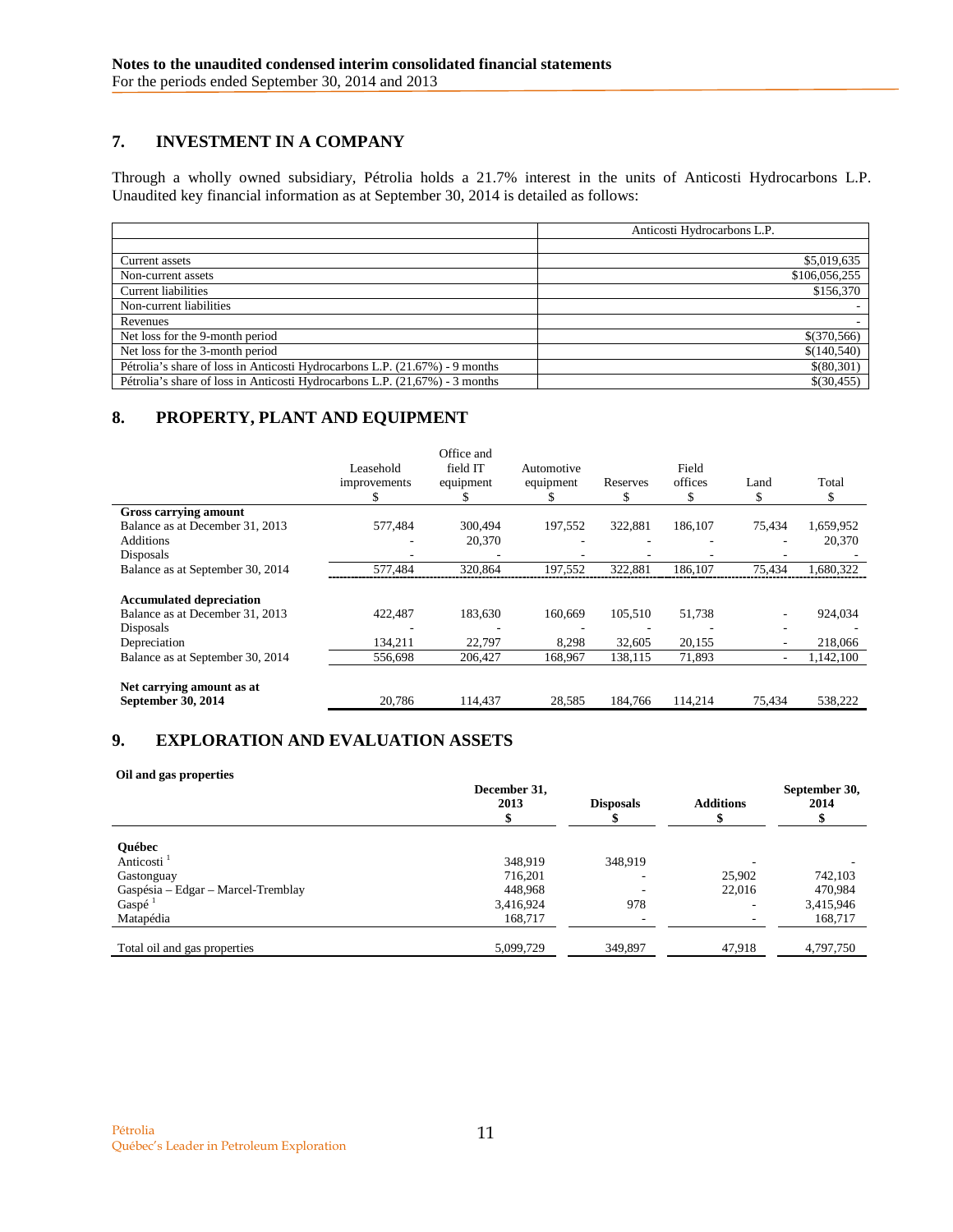#### **Exploration expenses**

|                                                  | December 31,<br>2013<br>\$ | <b>Disposals</b><br>\$ | <b>Additions</b><br>\$ | September 30,<br>2014<br>\$ |
|--------------------------------------------------|----------------------------|------------------------|------------------------|-----------------------------|
| <b>Ouébec</b>                                    |                            |                        |                        |                             |
| Anticosti                                        | 9,313,657                  | 9,313,657              | 63,844                 | 63,844                      |
| Gastonguay                                       | 75,987                     |                        | 643                    | 76,630                      |
| Gaspésia - Edgar - Marcel-Tremblay               | 3,792,414                  |                        | 2,166                  | 3,794,580                   |
| Gaspé                                            | 2,879,906                  |                        | 107,958                | 2,987,864                   |
| <b>Bourque Project</b>                           | 21,676,895                 |                        | 118,808                | 21,795,703                  |
| <b>Haldimand Project</b>                         | 16,208,203                 |                        | 534,664                | 16,742,867                  |
| Projet Tar Point No. 1                           | 5,193,540                  |                        | 18,435                 | 5,211,975                   |
| Matapédia                                        | 1,164,001                  |                        | 41,119                 | 1,205,120                   |
|                                                  | 60,304,603                 | 9,313,657              | 887,637                | 51,878,583                  |
| Less:                                            |                            |                        |                        |                             |
| Exploration subsidies and partner contributions: |                            |                        |                        |                             |
| Anticosti                                        | 3,878,682                  | 3,878,682              | 5.542                  | 5.542                       |
| Gastonguay                                       | 19,009                     |                        | 11                     | 19.020                      |
| Gaspésia - Edgar - Marcel-Tremblay               | 428,663                    |                        | 45                     | 428,708                     |
| Gaspé                                            | 693,961                    |                        | 10,498                 | 704,459                     |
| <b>Bourque Project</b>                           | 8,817,971                  | 4,641                  |                        | 8,813,331                   |
| <b>Haldimand Project</b>                         | 7,880,368                  |                        | 189,320                | 8,069,688                   |
| Projet Tar Point No. 1                           | 1,051,561                  |                        | 124                    | 1,051,685                   |
| Matapédia                                        | 651,056                    |                        | 7,768                  | 658,824                     |
|                                                  | 23,421,271                 | 3,883,323              | 213,308                | 19,751,256                  |
| Revenue from oil reserve evaluation:             |                            |                        |                        |                             |
| Gaspé                                            |                            |                        |                        |                             |
| <b>Haldimand Project</b>                         | 295,814                    |                        |                        | 295,814                     |
| Total exploration expenses                       | 36,587,518                 | 5,430,334              | 674,329                | 31,831,513                  |
|                                                  |                            |                        |                        |                             |
| Summary as at September 30, 2014                 | December 31,               |                        |                        | September 30,               |
|                                                  | 2013<br>\$                 | <b>Disposals</b><br>\$ | <b>Additions</b><br>\$ | 2014<br>\$                  |
| Properties                                       | 5,099,729                  | 349.897                | 47,918                 | 4,797,750                   |
| <b>Exploration</b> expenses                      | 36,587,518                 | 5,430,334              | 674,329                | 31,831,513                  |
| Exploration and evaluation assets                | 41,687,247                 | 5,780,231              | 722.247                | 36,629,263                  |

(1) These properties are subject to royalties should they become productive. To date, the Company has satisfied all required obligations, and only its future or potential obligations and special transactions during the year are described below.

## **Gaspé property**

In May 2008, Pétrolia acquired a 100% interest in a 6,043 square kilometre (" $km<sup>2</sup>$ ") area of these properties (excluding the Haldimand property), subject to a royalty of 0.5% to 2.5% on future hydrocarbon production. In June 2010, the Company carried out an asset exchange, increasing its interest in all Gaspé licences to 100%, covering an area of 150 km<sup>2</sup>, with the exception of a 9 km<sup>2</sup> zone in which it holds a 64% interest (Haldimand property). On December 20, 2010, the Company signed definitive agreements for the sale of a 50% interest in the Haldimand discovery and in 13 licences in the areas surrounding this discovery to Québénergie Inc. (subsidiary of Investcan) for the amount of \$15,190,000. Under the initial contract, Québénergie paid \$6,690,000 in cash and undertook to reimburse Pétrolia an amount of \$8,500,000 for exploration work to be carried out by Pétrolia. As at September 30, 2014, expenses in the amount of \$2,283,013, to be reimbursed by Québénergie, must be incurred for exploration work in the coming periods to comply with the initial contract.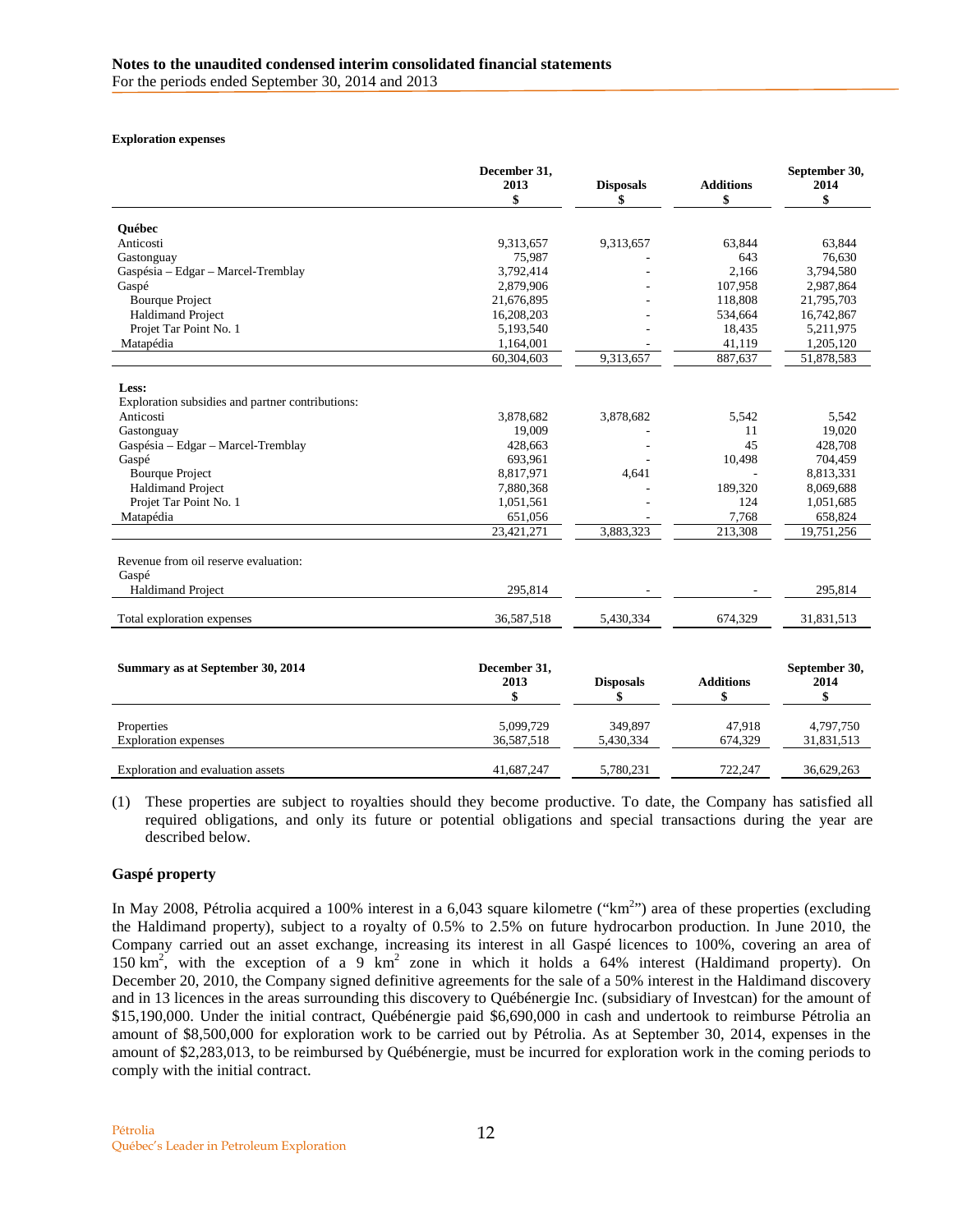## **Haldimand Project**

Pétrolia and Québénergie own equal shares in the deposit and surrounding properties.

### **Bourque Project**

In May 2012, Pétrolia completed a private placement totalling \$15.75 million, with most of the funds used for the drilling of two wells on the Bourque property. The Company is currently developing a work program for the purpose of identifying the production characteristics of the Forillon formation.

### **Matapédia property**

On July 19, 2013, the Company signed a partnership agreement with Saint-Aubin Énergie S.A.S., a subsidiary of Maurel & Prom and MPI, and proceeded with the joint acquisition of 13 licences in the Gaspé Peninsula.

### **Anticosti property**

On February 13, 2014, the Company entered into a transaction to create a partnership for owning and operating the licences previously held by Pétrolia and Corridor Resources. The partners' ownership interests are shown below:

| Partner                       | <b>Ownership interest</b> |
|-------------------------------|---------------------------|
| Ressources Québec             | 35%                       |
| Pétrolia Inc.                 | 21.7%                     |
| Corridor Resources Inc.       | 21.7%                     |
| Saint-Aubin E&P (Ouébec) Inc. | 21.7%                     |

The partnership's Board of Directors is made up of a representative of each partner and an independent director.

The Board of Directors has set up an Operations Committee to supervise the partnership's work, as well as an advisory Technical Committee. Committees on health, safety and security, environment and social acceptability have also been created. These committees are made of an equal number of representatives from each partner.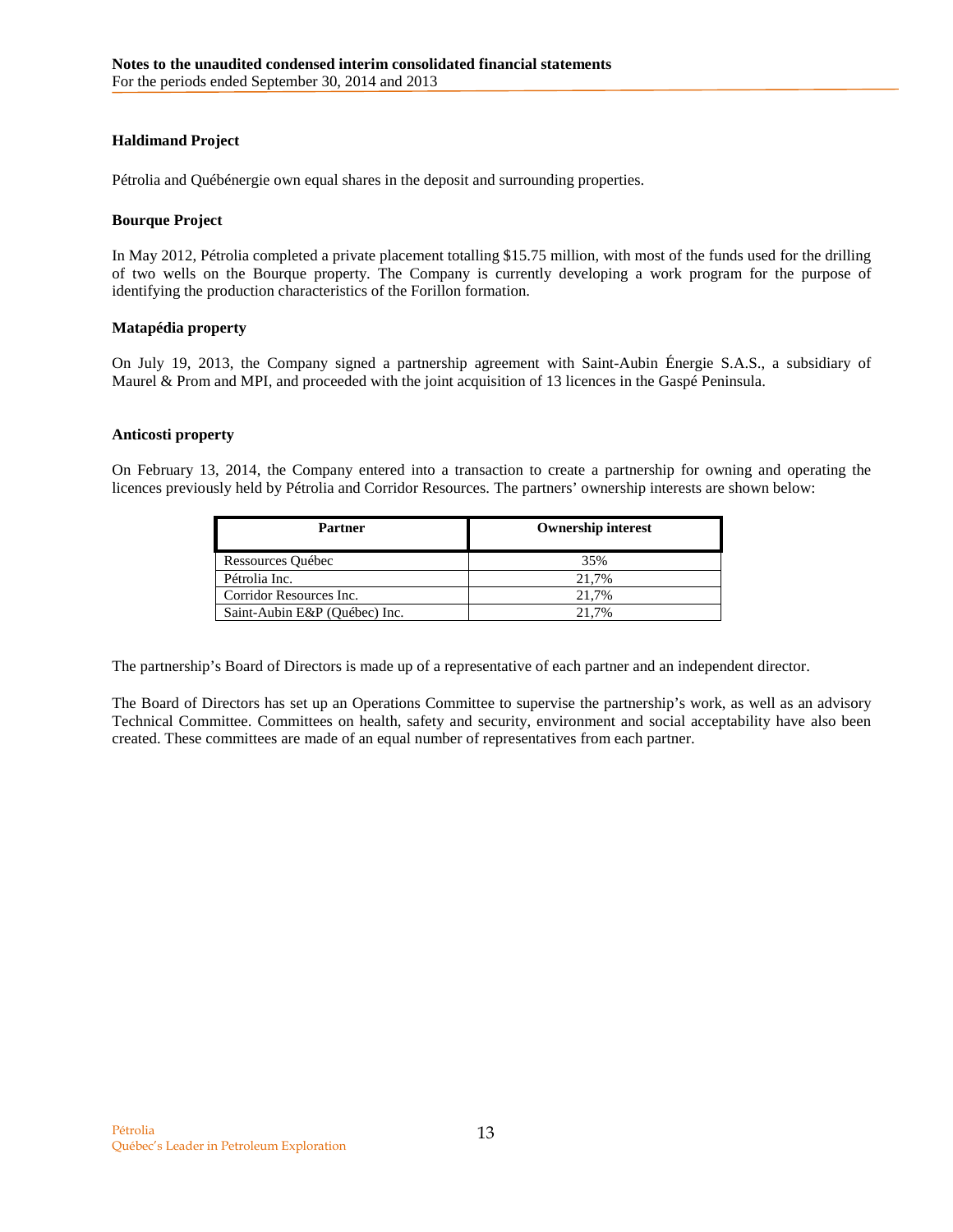## Transaction details

The exploration licences were valued at \$100 million for the purposes of the transaction. Ressources Québec and St-Aubin E&P have undertaken to finance exploration work in an amount of up to \$100 million broken down into two investment phases. Accordingly, Ressources Québec will invest up to \$56.67 million in exchange for a 28.3% interest and St-Aubin E&P will invest \$43.33 million in exchange for a 21.7% interest. To ensure equal interests for the three public corporations and a 35% interest for Ressources Québec, Anticosti Hydrocarbons L.P. made a payment of \$15.2 million to Corridor Resources. Following these transactions, the parties' interests in the partnership are as follows: Ressources Québec – 35%; Pétrolia – 21.7%, St-Aubin E&P – 21.7% and Corridor Resources Inc (CDH-TO) – 21.7%. Pétrolia also entered into an agreement with Corridor Resources under which a maximum royalty credit of \$1.2 million and a cash amount of \$800,000 were granted to Pétrolia as reimbursement for expenses entirely borne by Pétrolia in previous years. Under this agreement, Pétrolia undertakes to assume Corridor Resources' share of royalties relating to the agreement entered into with Hydro-Québec on January 22, 2008.

| Value of licences transferred to the partnership                      | \$41,400,000  |
|-----------------------------------------------------------------------|---------------|
| Share of net income (loss)                                            | $(80,301)$ \$ |
| Cash amount paid to acquire a total interest of 21.67%                | \$1,933,333   |
|                                                                       |               |
| Value of interest                                                     | \$43,253,032  |
| Adjustment to eliminate Pétrolia's share (21.7%) in the non-cash gain |               |
| on transfer of ownership of certain licences                          | \$(7,543,123) |
| Restated value of interest                                            | \$35,709,909  |
| The gain on the transfer of licences is calculated as follows:        |               |
|                                                                       |               |
| Value of licences transferred                                         | \$41,400,000  |
|                                                                       |               |
| Less:                                                                 |               |
| Carrying amount of exploration and evaluation assets                  | \$5,577,797   |
| Professional fees                                                     | \$1,013,144   |
| Non-cash gain on the transfer of ownership of certain licences        | \$34,809,059  |
| Adjustment to eliminate Pétrolia's share (21.7%) in the non-cash gain |               |
|                                                                       |               |
| on transfer of ownership of certain licences                          | \$(7,543,123) |
| Restated non-cash gain on transfer of ownership of certain licences   | \$27,265,936  |

During the quarter ended September 30, 2014, the Company revised its calculation of the non-cash gain on the transfer of certain licences, from \$34,809,060 to \$27,265,936 to adjust for the elimination of Pétrolia's share of 21.7% in Anticosti Hydrocarbons L.P. As a result of this adjustment, the investment in a company and deferred income tax liabilities decreased by \$7,543,123 and \$2,209,100, respectively, as at June 30, 2014. The adjustment also led to a \$5,334,023 decrease in net loss and comprehensive loss as well as retained earnings for the six-month period ended June 30, 2014 and to a \$0.073 decrease in net basic loss per share and net diluted loss per share for the six-month period ended June 30, 2014.

# <span id="page-13-0"></span>**10. TRADE AND OTHER PAYABLES**

|                                          | As at September 30, As at December 31,<br>2014 | 2013      |  |
|------------------------------------------|------------------------------------------------|-----------|--|
|                                          |                                                |           |  |
| Trade payables and accrued liabilities   | 2,629,252                                      | 1,151,950 |  |
| Salaries, vacation pay and director fees | 155,986                                        | 351,077   |  |
| Guarantee deposit                        | 232,500                                        | 232,500   |  |
|                                          | 3,017,738                                      | 1,735,527 |  |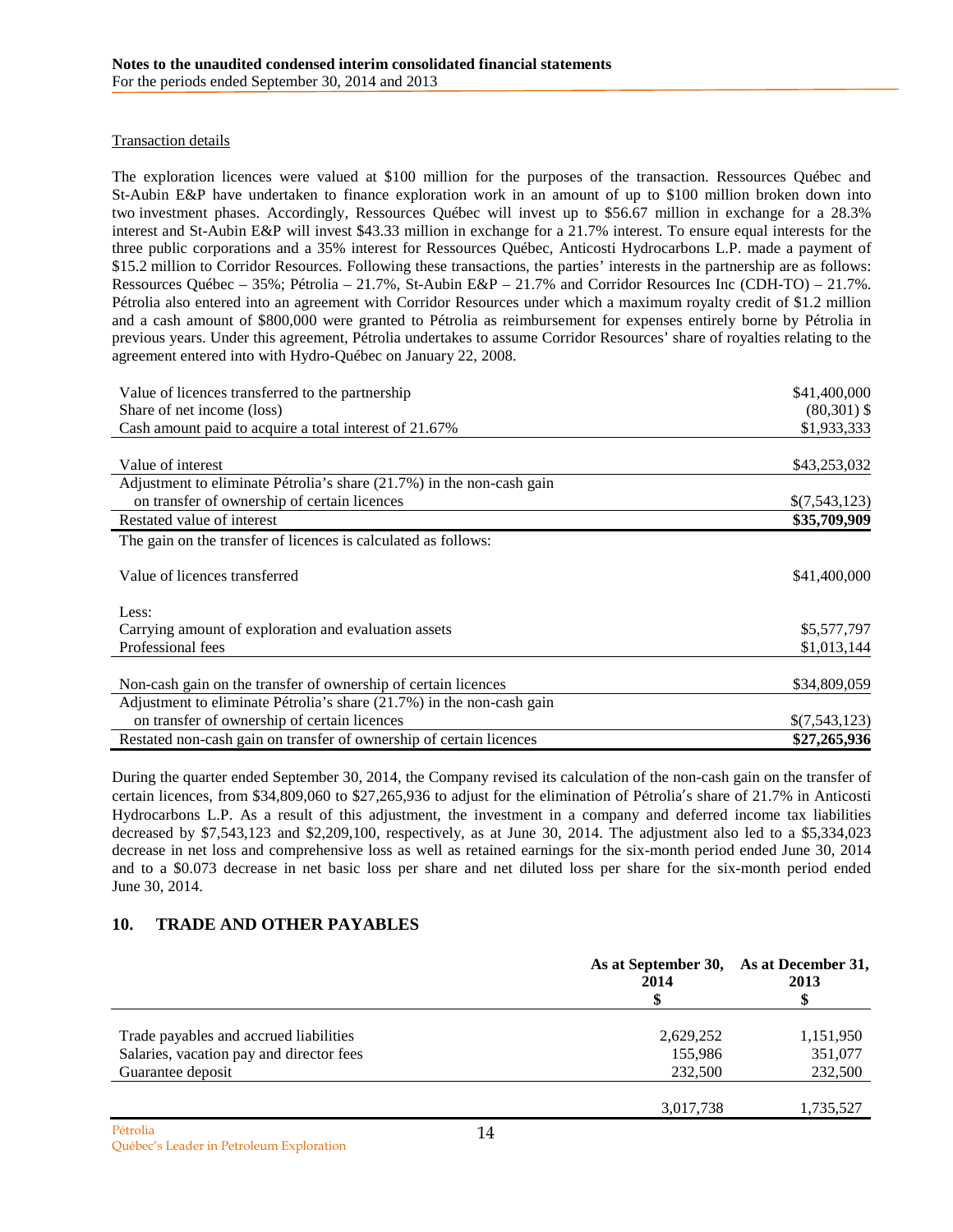# <span id="page-14-0"></span>**11. BANK BORROWINGS**

|                                                            | As at September 30, As at December 31,<br>2014<br>\$ | 2013<br>\$ |
|------------------------------------------------------------|------------------------------------------------------|------------|
| Bank loan, with an authorized amount of \$2,998,932        |                                                      |            |
| bearing interest at Caisse centrale Desjardins' prime rate |                                                      |            |
| plus 1%. The bank loan is secured by a hypothec of         |                                                      |            |
| \$2,998,932 with a first charge on refundable resource tax |                                                      |            |
| credits and future tax credits as well as by an 80%        |                                                      |            |
| suretyship from Investissement Québec. The principal       |                                                      |            |
| must be repaid no later than December 31, 2014.            |                                                      |            |
|                                                            |                                                      |            |
|                                                            | 2,998,932                                            | 2,998,932  |
| Less:                                                      |                                                      |            |
| Financial expenses                                         | (20, 437)                                            | (112, 404) |
|                                                            |                                                      |            |
|                                                            | 2,978,495                                            | 2,886,528  |

# <span id="page-14-1"></span>**12. PROVISION FOR SITE RESTORATION**

Management calculates the total provision for future site restoration based on the Company's net share of the estimated costs of abandoning and restoring wells and facilities and the estimated timing of future costs to be incurred.

The total future amount was discounted using the weighted average rate of 5.25%, according to a payment schedule ranging from 1 to 30 years.

The following table presents the reconciliation of the provision for site restoration:

|                              | As at September 30, As at December 31,<br>2014<br>\$ | 2013<br>\$ |
|------------------------------|------------------------------------------------------|------------|
| Balance, beginning of period | 718,180                                              | 385,938    |
| Liabilities incurred         |                                                      | 291,612    |
| Accretion expense            | 18,197                                               | 40,630     |
| Amount used                  |                                                      |            |
| Balance, end of period       | 736,377                                              | 718,180    |
| Current portion of liability |                                                      |            |
|                              | 736,377                                              | 718,180    |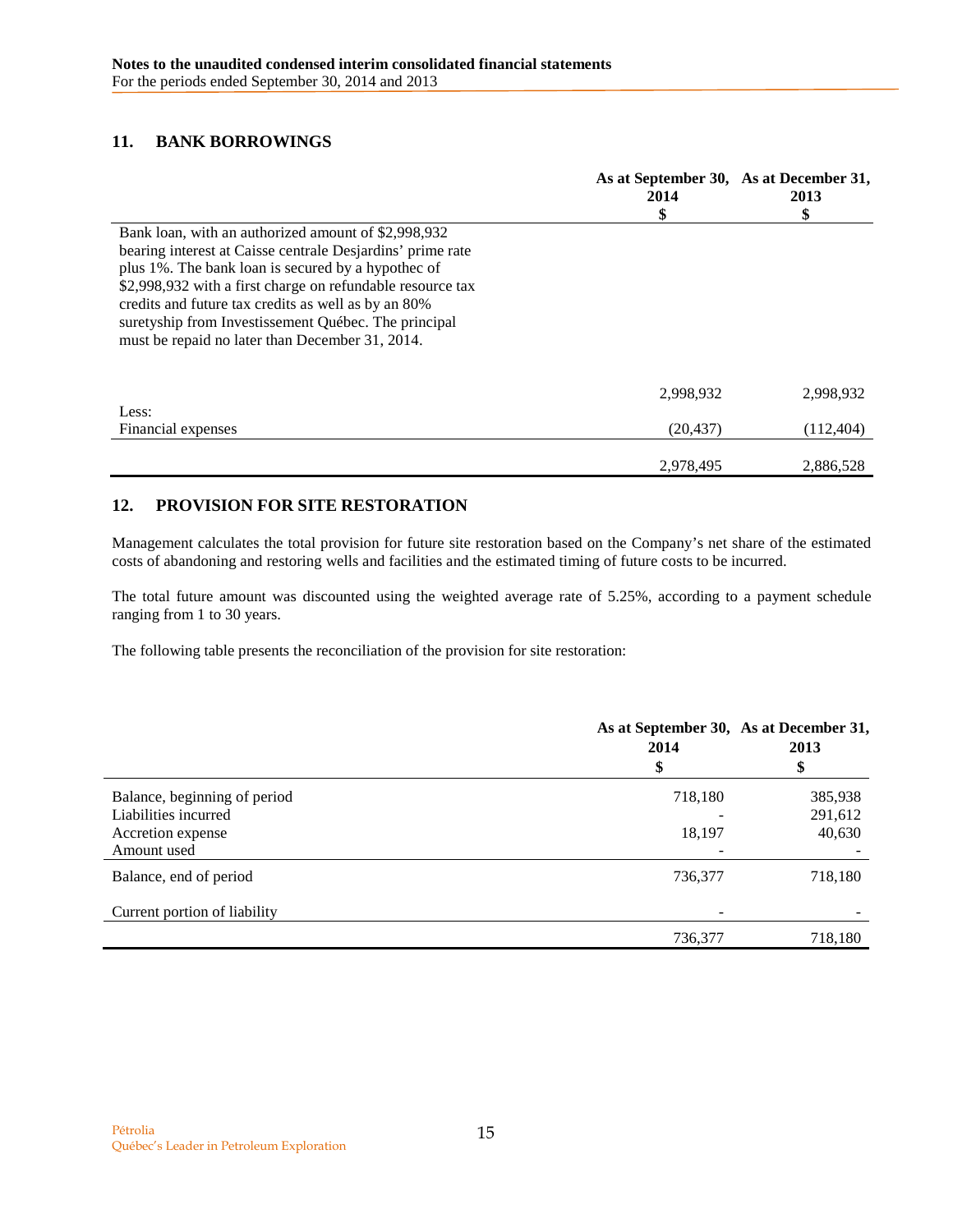# <span id="page-15-0"></span>**13. SHARE CAPITAL**

## **Authorized**

Unlimited number of common, participating, voting shares without par value.

| <b>Issued:</b>                                                                                                                      |                     | For the nine-month<br>period ended<br>September 30, 2014 |                      | For the year ended<br>December 31, 2013<br>$(15$ months) |  |
|-------------------------------------------------------------------------------------------------------------------------------------|---------------------|----------------------------------------------------------|----------------------|----------------------------------------------------------|--|
|                                                                                                                                     | Number of<br>shares | Amount                                                   | Number of<br>shares  | Amount<br>S                                              |  |
| Balance, beginning of period                                                                                                        | 70,652,372          | 54, 546, 758                                             | 66,585,750           | 51,378,040                                               |  |
| Share issuance:<br>Share issuance<br>Share options exercised<br>Deferred taxes<br>Issuance costs<br>Taxes related to issuance costs | 6,949,323<br>15,000 | 5,064,526<br>7.500<br>(565, 196)<br>166,599              | 3,606,622<br>460,000 | 2,974,107<br>478,600<br>104,505<br>(388, 494)            |  |
| Balance, end of period                                                                                                              | 77,616,695          | 59,220,187                                               | 70,652,372           | 54, 546, 758                                             |  |

## **Warrants**

Outstanding warrants allow holders to subscribe to an equivalent number of common shares as follows:

|                                       |                       | For the nine-month period<br>ended September 30, 2014 |  |  |
|---------------------------------------|-----------------------|-------------------------------------------------------|--|--|
|                                       | Number of<br>warrants | Weighted<br>average<br>exercise price<br>\$           |  |  |
| Balance, beginning of period          | 6,651,860             | 1.66                                                  |  |  |
| <b>Issued</b><br>Exercised<br>Expired | 291,798               | 1.42                                                  |  |  |
| Balance, end of period                | 6,360,062             | 1.68                                                  |  |  |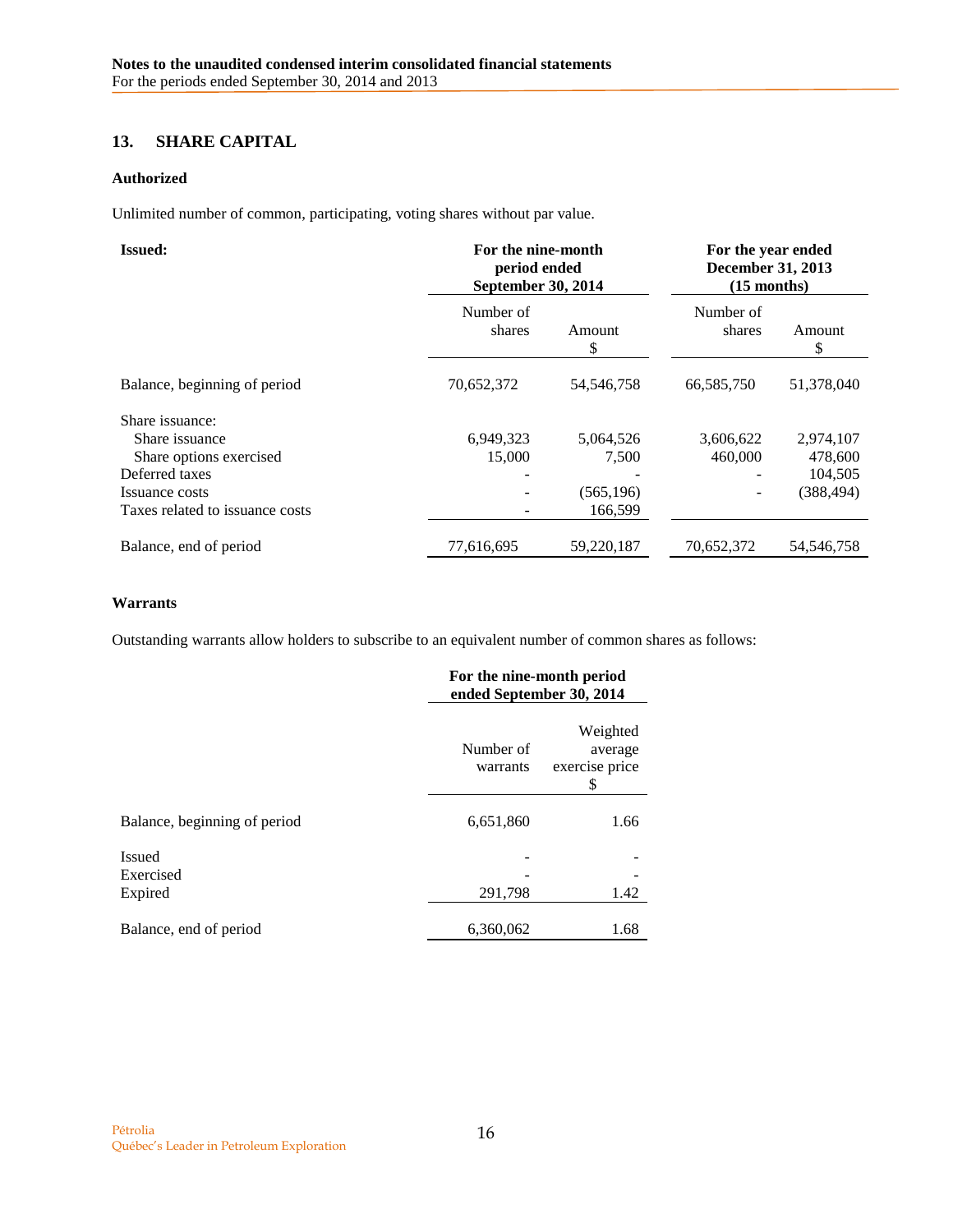The number of outstanding warrants that can be exercised for an equivalent number of common shares is established as follows:

|                                | As at September 30, 2014 |                         |
|--------------------------------|--------------------------|-------------------------|
| Expiry date                    | Number of<br>warrants    | Exercise<br>price<br>\$ |
| May 15, 2015                   | 5,545,776                | 1.78                    |
| July 10, 2015<br>July 10, 2016 | 100,000<br>714,286       | 0.70<br>1.00            |
|                                | 6,360,062                | 1.68                    |

# <span id="page-16-0"></span>**14. EMPLOYEE COMPENSATION AND SHARE-BASED PAYMENTS**

#### **Share-based payments**

The Company has a stock option plan under which it can grant a maximum of 10% of the number of shares outstanding to its directors, officers, key employees and suppliers on a continuous basis. The exercise price of each option equals the market price or discounted market price of the underlying share on the day prior to the grant of the option. All options must be exercised no later than five years after the date of the grant. The options granted to directors vest immediately and for other participants, over a period of three years.

All share-based employee compensation will be settled in equity. The Company has no legal or constructive obligation to repurchase or settle the options.

The Company's stock options are detailed as follows for the reporting periods presented:

|                                  | For the nine-month<br>period ended |                                                | For the nine-month<br>period ended |                                                |
|----------------------------------|------------------------------------|------------------------------------------------|------------------------------------|------------------------------------------------|
|                                  | September 30, 2014                 |                                                | September 30, 2013                 |                                                |
|                                  | Number of<br>options               | Weighted<br>average<br>exercise<br>price<br>\$ | Number of<br>options               | Weighted<br>average<br>exercise<br>price<br>\$ |
| Outstanding, beginning of period | 6,432,500                          | 1.07                                           | 3,706,000                          | 1.16                                           |
| Granted                          | 405,000                            | 0.67                                           | 3,020,000                          | 1.00                                           |
| Exercised                        | (15,000)                           | 0.50                                           | (460,000)                          | 0.62                                           |
| Forfeited                        | (330,000)                          | 1.10                                           | (393,500)                          | 1.30                                           |
| Outstanding, end of period       | 6,492,500                          | 1.01                                           | 5,872,500                          | 1.12                                           |
| Exercisable                      | 4,891,888                          | 1.03                                           | 3,456,250                          | 1.12                                           |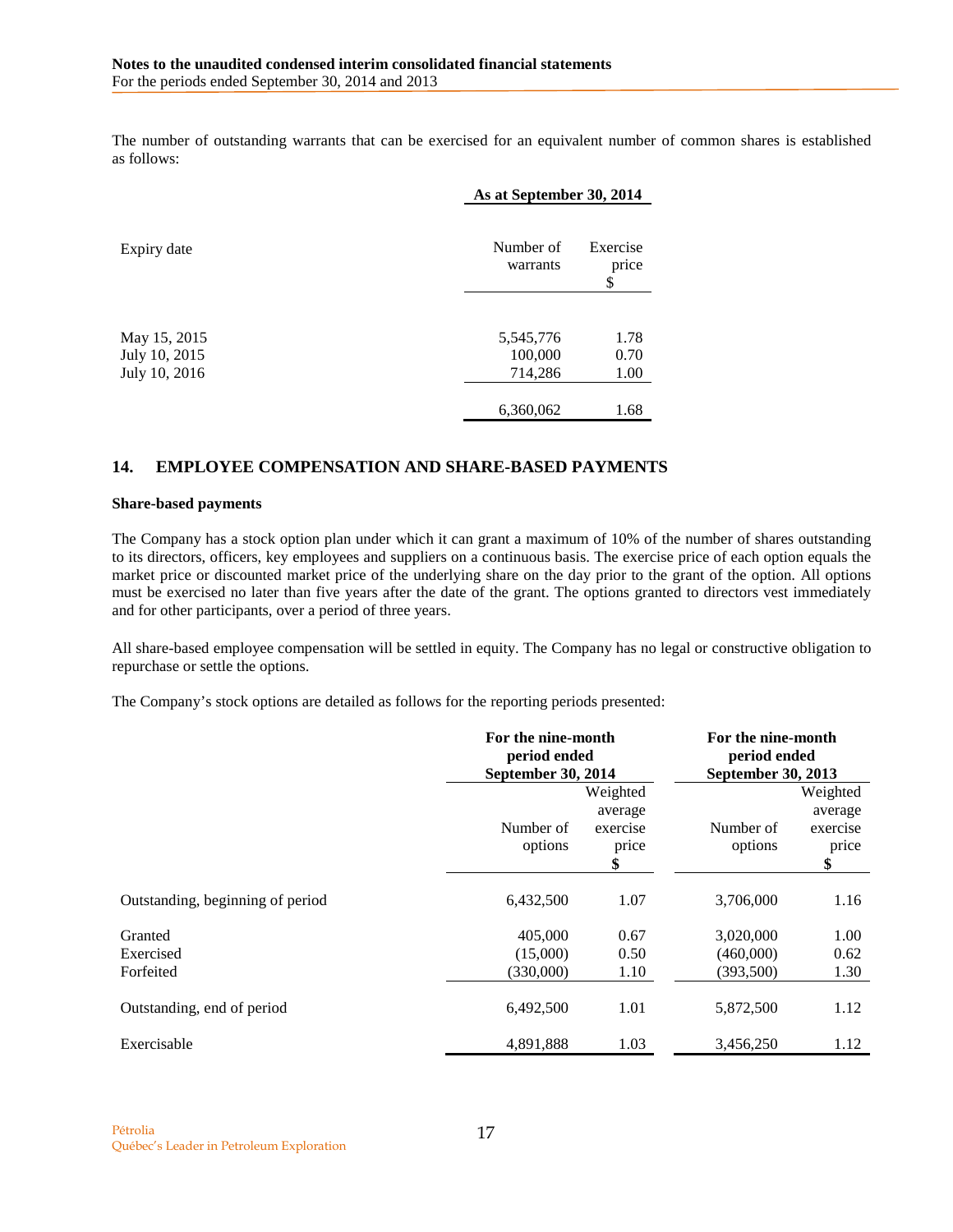| <b>Outstanding options</b> |                |                |                    |
|----------------------------|----------------|----------------|--------------------|
| Number of options          | Exercise price | Remaining life | Expiry date        |
|                            | \$             | Years          |                    |
| 90 000                     | 0.89           | 0.4            | February 25, 2015  |
| 647 500                    | 0.50           | 1.2            | December $8, 2015$ |
| 75 000                     | 1.31           | 1.4            | February 25, 2016  |
| 500 000                    | 1.69           | 1.6            | May 18, 2016       |
| 1 080 000                  | 1.52           | 2.2            | December 4, 2016   |
| 75 000                     | 1.51           | 2.4            | February 22, 2017  |
| 2 170 000                  | 1.02           | 3.2            | December 10, 2017  |
| 150 000                    | 1.14           | 3.4            | February 28, 2018  |
| 250 000                    | 0.89           | 3.9            | August 21, 2018    |
| 400 000                    | 0.98           | 4.0            | September 14, 2018 |
| 650 000                    | 0.67           | 4.2            | December 5, 2018   |
| 405 000                    | 0.67           | 4.7            | May 18, 2019       |

The following table summarizes the information relating to share options as at September 30, 2014:

During the period, the Company granted stock options whose fair value was calculated using the Black-Scholes option pricing model based on the following assumptions:

|                               | May<br>2014 | <b>December</b><br>2013 | <b>September</b><br>2013 | <b>August</b><br>2013 | March<br>2013 |
|-------------------------------|-------------|-------------------------|--------------------------|-----------------------|---------------|
| Exercise price                | \$0.67      | \$0.67                  | \$0.98                   | \$0.89                | \$1.14        |
| Risk-free interest rate       | 1.50%       | 1.83%                   | 2.12%                    | 2.05%                 | 1.18%         |
| Average expected volatility   | 87%         | 87%                     | 92%                      | 93%                   | 102%          |
| Average expected life (years) | $1 - 5$     | $1-5$                   |                          |                       |               |
| Expected dividend yield       | Nil         | Nil                     | Nil                      | Nil                   | Nil           |

The underlying expected volatility was determined by reference to historical data of the Company's shares over a period of five years since the grant date.

The possibility of the exercise price materializing before maturity was taken into account in the pricing model, i.e. that employees will exercise their options nine months after the award.

## <span id="page-17-0"></span>**15. EARNINGS (LOSS) PER SHARE**

Basic earnings (loss) per share is calculated by dividing net income (loss) for the period by the weighted average number of common shares outstanding during the period. In calculating diluted earnings per share for the periods ended September 30, 2014 and September 30, 2013, potential common shares, such as certain options and warrants, were not included as they would have the effect of decreasing the loss per share, which would be antidilutive.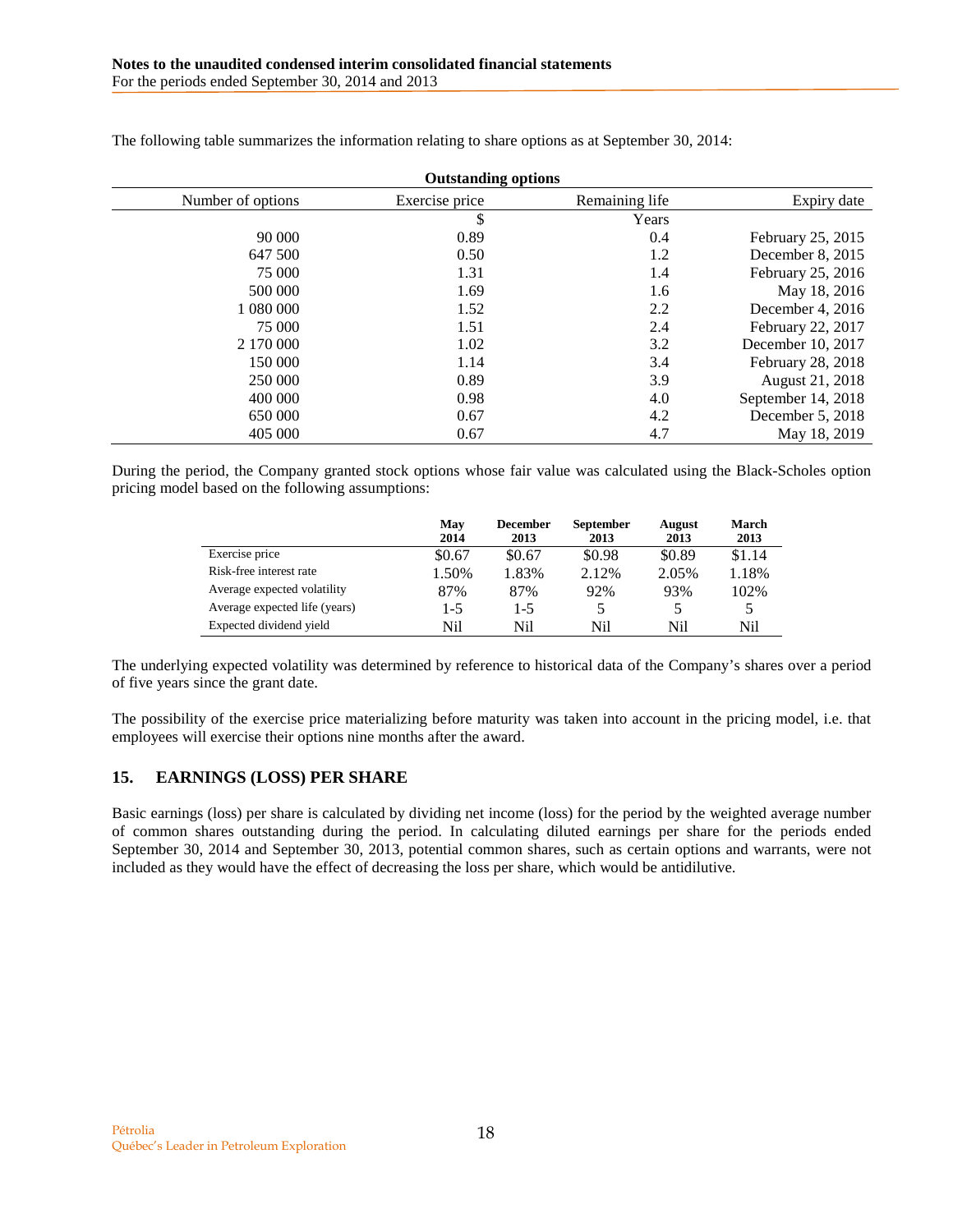Both basic and diluted earnings (loss) per share have been calculated using net income (loss) and comprehensive income (loss) for the period as the numerator, that is, no adjustment to income (loss) was necessary.

|                                                                                      | For the three-month period<br>ended |                        | For the nine-month period<br>ended |                        |
|--------------------------------------------------------------------------------------|-------------------------------------|------------------------|------------------------------------|------------------------|
|                                                                                      | September 30,<br>2014               | September 30,<br>2013  | September 30,<br>2014              | September 30,<br>2013  |
| Net income (loss) and comprehensive income<br>(loss) for the period                  | (298.900)                           | (1,205,542)            | 17,922,634                         | (2,244,950)            |
| Weighted average number of shares – basic<br>Dilutive effect of warrants and options | 72,329,039<br>328,972               | 67.605.204             | 72,329,039<br>328,972              | 67,605,204             |
| Weighted average number of diluted shares                                            | 72,658,011                          | 67,605,204             | 72,658,011                         | 67,605,204             |
| Net earnings (loss) per share $-$ basic<br>Net earnings (loss) per share – diluted   | \$(0.004)<br>\$(0.004)              | \$(0.014)<br>\$(0.014) | \$0.248<br>\$0.247                 | \$(0.033)<br>\$(0.033) |

# <span id="page-18-0"></span>**16. RELATED PARTY TRANSACTIONS**

The Company's related parties include other related parties and key management personnel, as described below.

Unless otherwise indicated, none of the transactions involve special terms or conditions and no guarantees were given or received. Outstanding balances are usually settled in cash.

### **Transactions with key management personnel**

Key management personnel compensation includes the following expenses:

|                                    | For the nine-month period ended<br>September 30,<br>2014<br>\$ |         |  |
|------------------------------------|----------------------------------------------------------------|---------|--|
| Short-term employee benefits       |                                                                |         |  |
| Salaries and employee benefits     | 809,734                                                        | 784,776 |  |
| Director fees                      | 93,700                                                         | 75,850  |  |
| Total short-term employee benefits | 903.434                                                        | 860,626 |  |
| Fees                               | 249,750                                                        | 56,250  |  |
| Share-based compensation           | 192,715                                                        |         |  |
| Total compensation                 | 1,345,899                                                      | 916,876 |  |

During the 2014 reporting period, key management personnel exercised nil options (400,000 in 2013) granted under the stock option plan.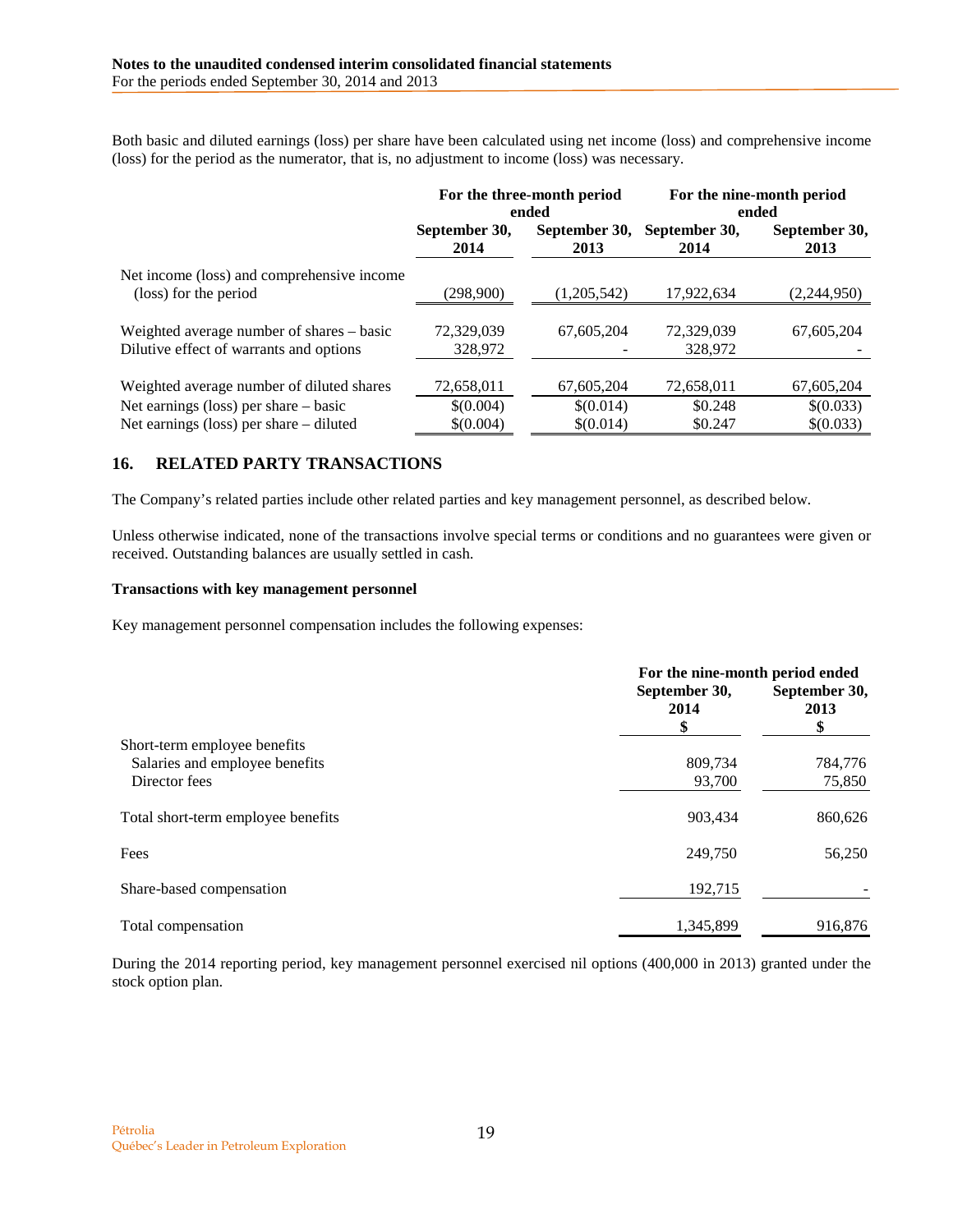## **Related companies and other parties**

Transactions were carried out:

|                                                               |                       | For the nine-month period ended |  |  |
|---------------------------------------------------------------|-----------------------|---------------------------------|--|--|
|                                                               | September 30,<br>2014 | September 30,<br>2013           |  |  |
| With a company in which a director is a majority shareholder: |                       |                                 |  |  |
| Comprehensive income (loss)<br>Other expenses                 | 22,500                | 2,500                           |  |  |

These transactions took place in the normal course of business and were measured at their exchange value, which is the consideration established and accepted by related parties.

## <span id="page-19-0"></span>**17. CONTINGENCIES**

## **Financing**

The Company is financed in part by the issue of flow-through shares. However, although it has taken all the necessary measures in this regard, there is no guarantee that the funds spent by the Company regarding these shares will be deemed eligible by tax authorities in the event of an audit. Refusal of certain expenses by the tax authorities would have a negative tax impact for investors. Exploration work commitments that are not respected are subject to a combined tax rate of 26.9% (Canada and Québec). The Company received an amount of \$3,911,075 after waiving the tax deductions for flow-through investments**.** Eligible expenses in the amounts of \$195,318 and \$2,506,925 must be incurred by December 31, 2014 and December 31, 2015, respectively. As at September 30, 2014, the balance of eligible expenses to be incurred was \$2,702,243 (\$904,737 in 2013).

## **Environment and letters of guarantee**

The Company's operations are regulated by governmental laws relating to environmental protection. Environmental consequences are difficult to predict, whether in terms of their outcomes, timing or impact. Currently, to the best of management's knowledge, the Company is operating in compliance with current legislation. Letters of guarantee in the amount of \$930,000 (\$930,000 in 2013) issued in favour of the Ministère des Ressources naturelles were replaced by sureties in an equivalent amount to guarantee certain site closing costs. The Company holds guaranteed investment certificates in the same value.